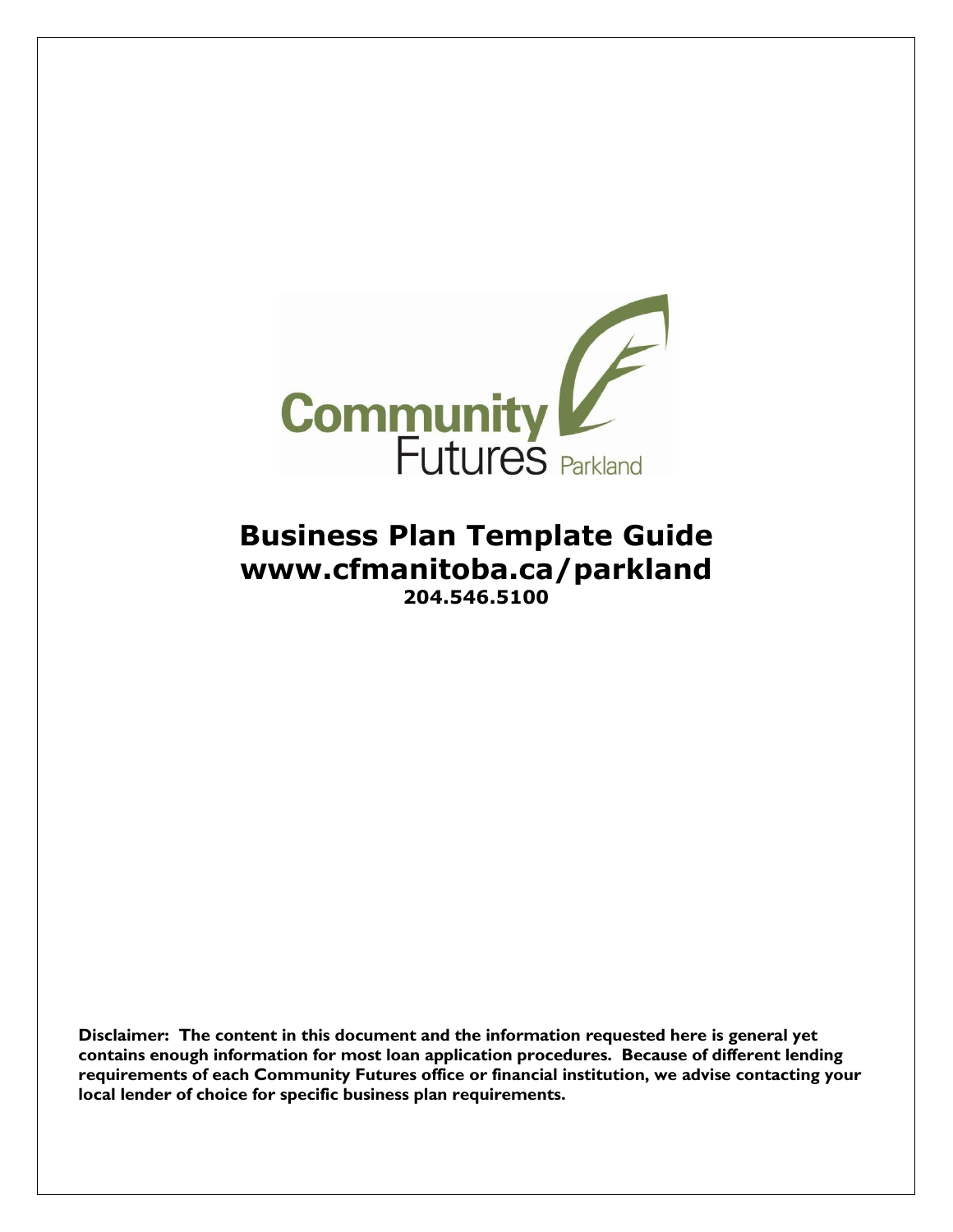## **Review Before You Begin**

<span id="page-1-0"></span>Welcome to the business plan template guide. This guide will provide you with a breakdown of a business plan and ideas of what content to include in each section. Remember, there are no right or wrong answers.

#### **Why should I complete a business plan?**

- It will enable you to organize your idea in a professional format that you can use to confidently communicate your business idea to potential lenders, investors, and advisors.
- It will help to evaluate each area of your business, developing a thorough understanding of its operations, marketing and sales, potential risks/threats, and how your business will make money and stay competitive.
- It will be easier for you to answer questions from lenders, investors, and advisors.
- It will provide you with a future roadmap for business growth, targets, and ideas.

#### **How do I use this guide and the business plan template?**

- This guide will help to generate ideas, thoughts, and content for each section of the business plan.
- We have accompanied this guide with a business plan template. The template is a workable copy that contains headings and blank areas to type in your own answers and customize it as you see fit.
- You may decide to create your own template which works too! You do not necessarily have to use our template. It is meant to provide a foundation to get started and to make it your own.
- The business plan template has been created as a first step for business in any sector, as such, some of the material may not apply directly to your business idea. It is intended to present the widest possible scope, so that it fits most businesses in majority of industries. You can add to and/or omit sections that may or may not apply to your specific business.
- The business plan template is designed for seeking financing from lenders or investors. If you are presenting to suppliers for example, you may want to omit sections containing personal financial information.
- There is no set length to your business plan or the answers you provide. The length of business plans vary depending on the complexity of the business.
- The final plan should be free of grammatical errors, typos and spelling mistakes.
- Feel free to change the font or add visual aids including tables, graphs, or flow charts specific to your ideas.
- Once you have provided answers for each section and completed your financial spreadsheets, make sure to update the table of contents. To do this, click anywhere on the table, click update table, select update entire table, then click ok. This will make sure your table is up to date with any changes you made to titles or page numbers within the business plan template.

#### **What about financial spreadsheets?**

- It is important to understand your current financials and forecasted (future) financials for the business.
- Lenders, investors, and advisors will request this information to better understand your business.
- The financial spreadsheets will help determine how your business makes money, estimated sales, estimated expenses, estimated cash available for business activities, as well as your capital/equity situation.
- The spreadsheets noted in the table below are recommended for your business plan. You can add them into "Section 8: Financial Statements" or they can be added to "Appendices" depending on chosen format.

| <b>Annual Marketing Budget</b> |                         | Sales Forecast Spreadsheet   Startup Expenses Spreadsheet |
|--------------------------------|-------------------------|-----------------------------------------------------------|
| Personal Balance Sheet         | 12 Month Profit & Loss  | 3 Year Profit & Loss                                      |
| <b>Cash flow Projections</b>   | Projected Balance Sheet | <b>Break Even Calculator</b>                              |

- Feel free to use your own financial spreadsheets or tables to display the information listed above.
- Community Futures Parkland can provide financial spreadsheet templates upon request. Within our spreadsheets, information entry is only required in white cells. Gray areas contain locked formulas and will auto populate answers and calculations. Each financial spreadsheet will include instructions that will walk you through step by step. If you are interested in using our financial spreadsheets or need assistance at any point please contact Community Futures Parkland.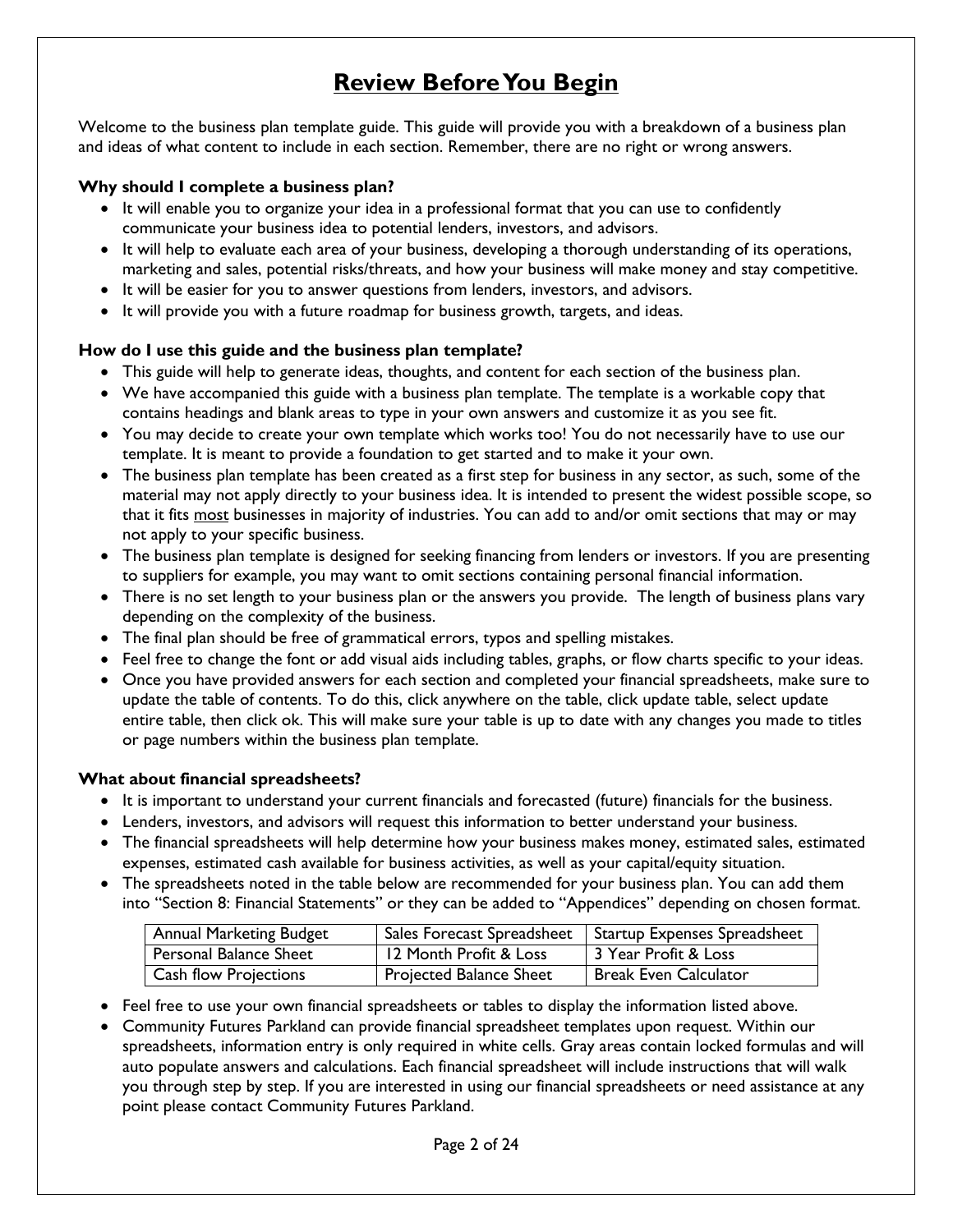# **[Your company name here]**

*Your tagline/photo*

## **Business Plan**

Prepared [date]

### **Business Contact Information**

Jane Smith jane@yourcompany.com 204 -222-3333 www.yourcompany.com 1234 Main St. Anywhere, MB R0L 0Y0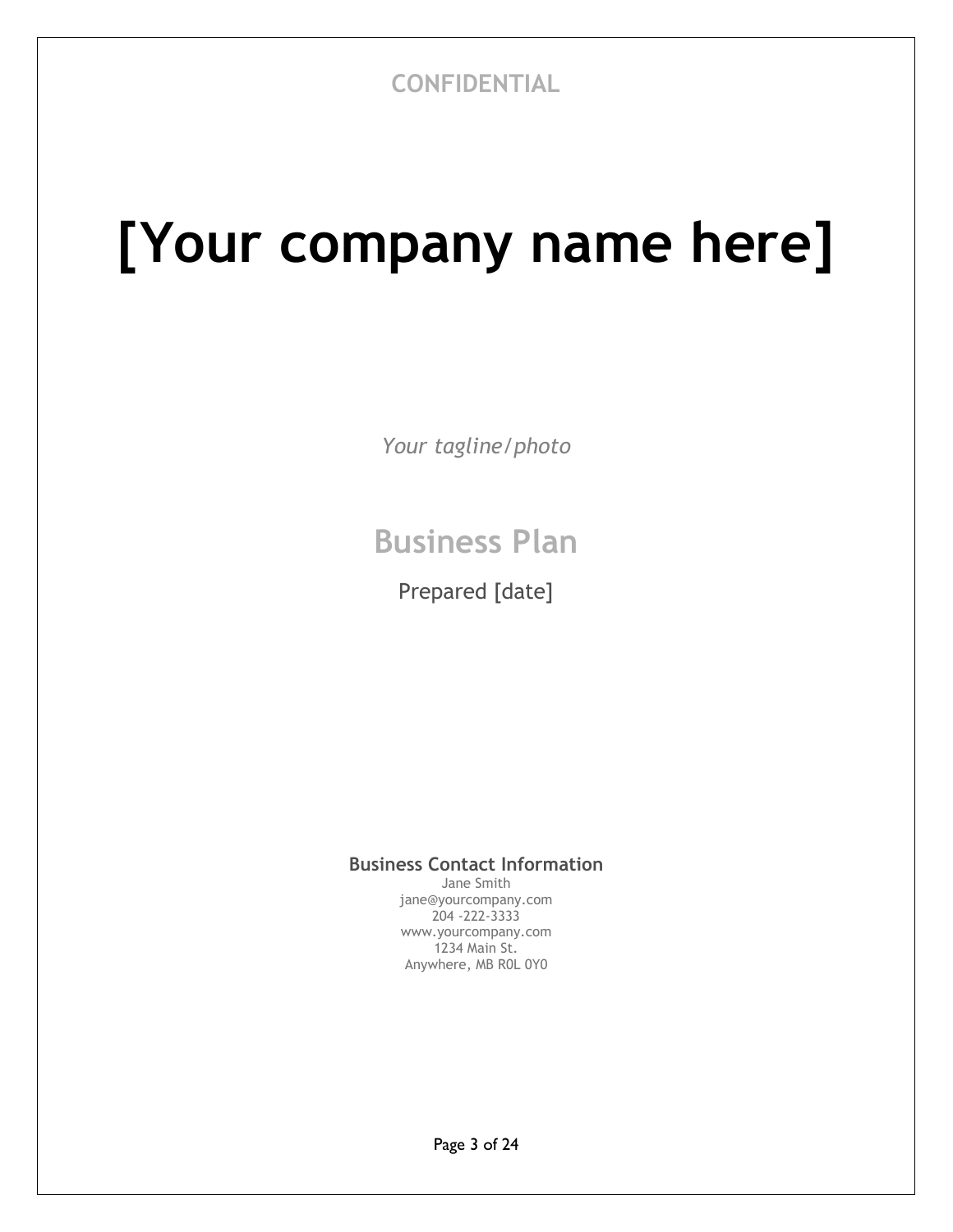## <span id="page-3-0"></span>**Confidentiality Agreement**

The undersigned reader acknowledges that the information provided by (insert name) in this business plan is confidential; therefore, the reader agrees not to disclose it without the express written permission of (insert name).

It is acknowledged by the reader that information to be furnished in this business plan is in all respects confidential in nature, other than information which is in the public domain through other means and that any disclosure or use of same by reader may cause serious harm or damage to (insert name).

Upon request, this document is to be immediately returned to (insert name).

Signature

\_\_\_\_\_\_\_\_\_\_\_\_\_\_\_\_\_\_\_ Name (typed or printed)

\_\_\_\_\_\_\_\_\_\_\_\_\_\_\_\_\_\_\_

\_\_\_\_\_\_\_\_\_\_\_\_\_\_\_\_\_\_\_

Date

This is a business plan. It does not imply an offering of securities.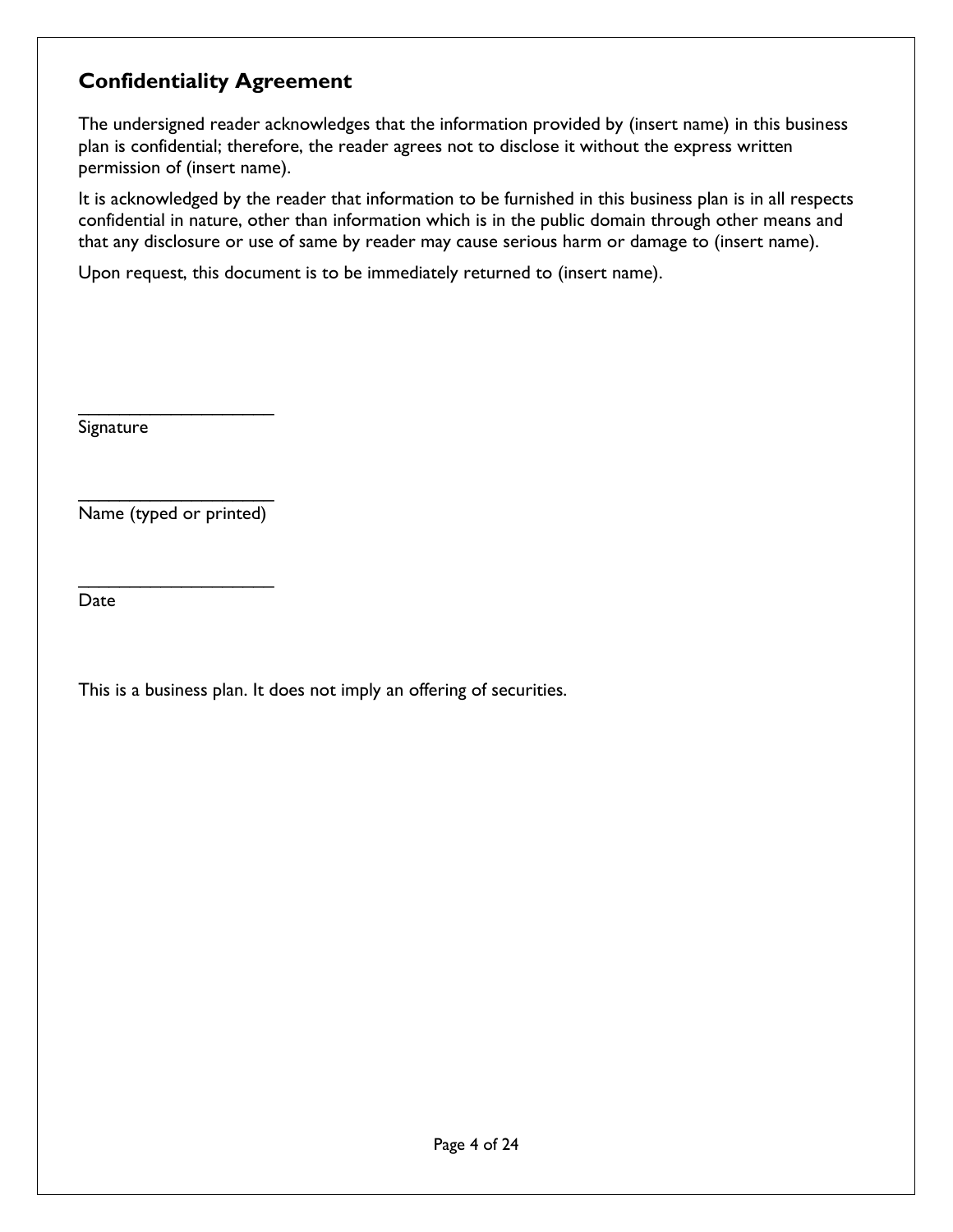## **Table of Contents**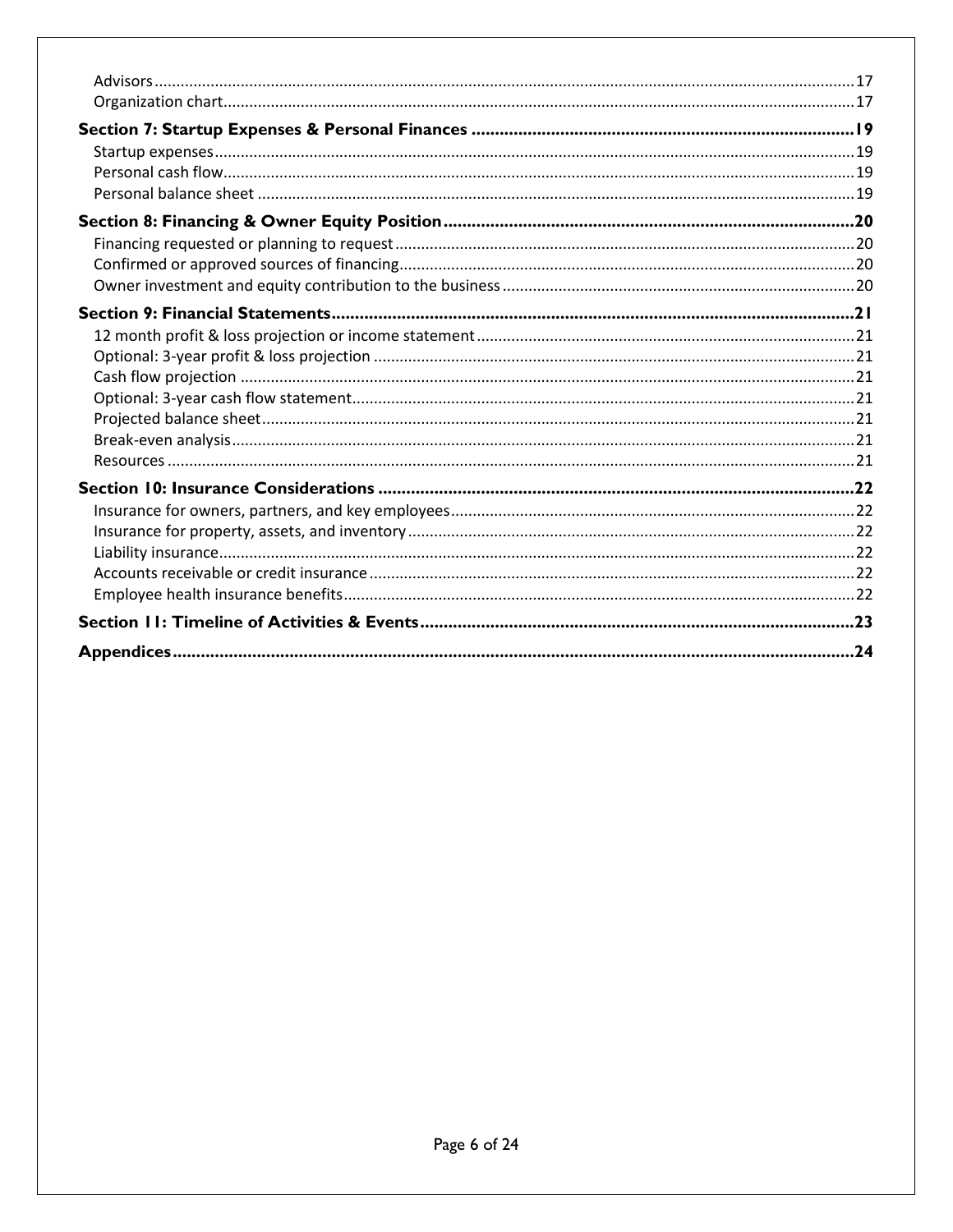## <span id="page-6-0"></span>**Executive Summary**

The "Executive Summary" is the most important part of your business plan. The summary should reflect an overview of the business plan and develop interest for your business idea. It can be beneficial to write the executive summary last, after completing and editing the rest of the business plan.

#### **It should briefly include the following:**

- About you Tell the reader about yourself, including who you are, brief history of your education and experience, where you came from, and where you plan to be in the future.
- **Business plan purpose** Explain if you are trying to seeking investment or secure a bank loan.
- **Business idea background Explain how your business idea came about and why now is the right time.**
- Product or service Provide an overview of the product or service you are going to sell, why it is needed, and how it provides a solution for your customers.
- Market summary Explain the target market and your ideal customers
- Competition Explain what differentiates your business and what your unique selling proposition is.
- Financing Explain how much money you are looking for, how you are planning to use it, and how that will make your business more profitable.
- Financial forecast Provide information on sales expectations during first year and estimated income.
- Goals Highlight any specific short term or long term goals you wish to achieve in the future.

Limit your summary to one or two pages in total.

After reading this section, readers should have a basic understanding of your business, be excited about its potential, and interested to read further.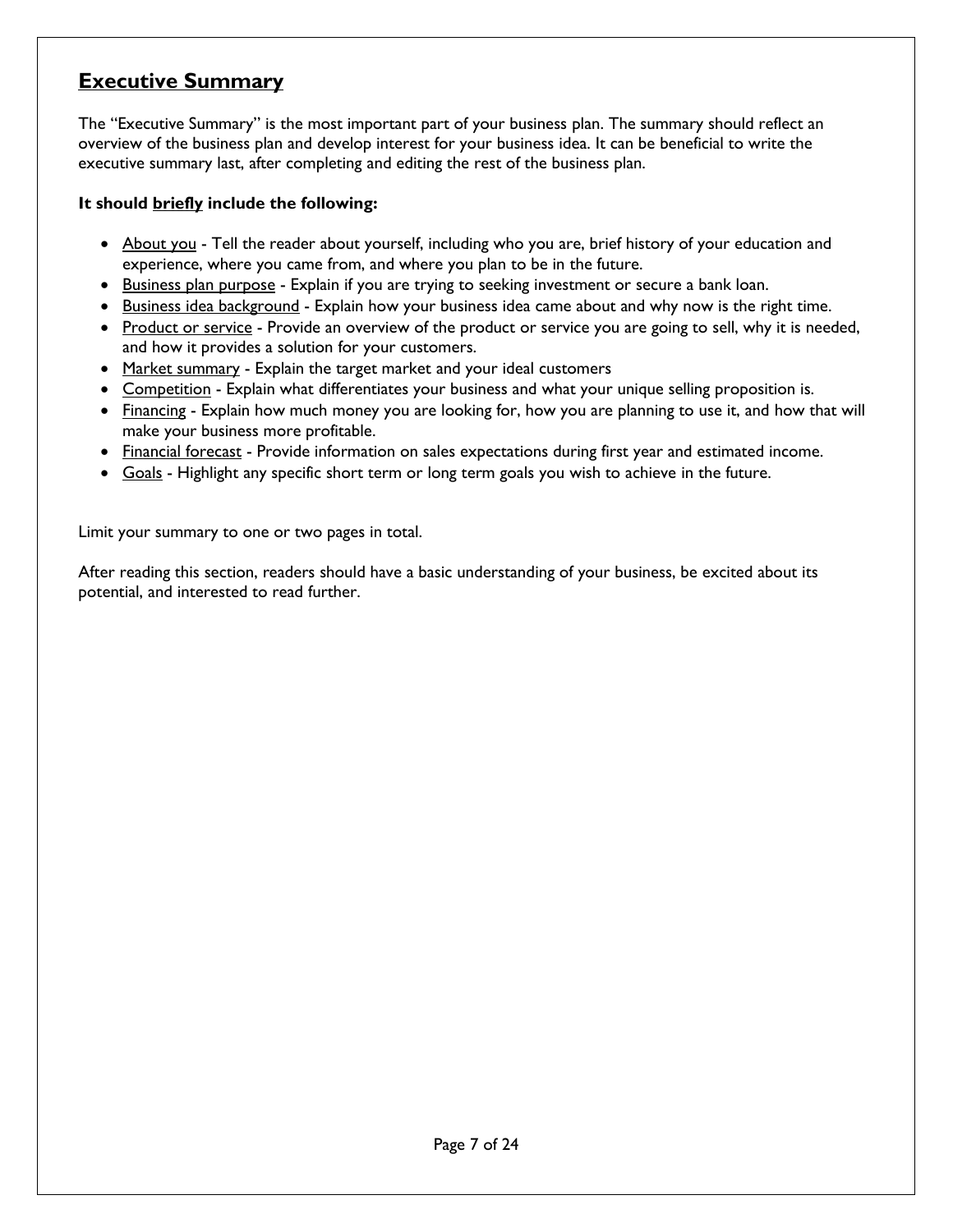## <span id="page-7-0"></span>**Section 1: Business Description**

This section explains the basic elements of your business. Include the following:

#### <span id="page-7-1"></span>**Business name**

- Indicate business name and any history or reason as to why it was chosen.
- Indicate the plan or the status regarding business name registration.

#### <span id="page-7-2"></span>**Location**

- Indicate where your business will operate from, provide physical address.
- Provide brief description on why you chose this location.

#### <span id="page-7-3"></span>**Legal structure**

- Indicate if the business is a sole proprietorship, partnership, corporation, nonprofit, co-operative, or franchise. Explain why you chose this structure. Include any corresponding documents in the "Appendices" such as articles of incorporation, partnership agreements, or business registration documents.
- Provide your business number and PST/GST registration number if available.
- Provide the date your business was or is expected to be registered or incorporated.
- Provide WCB Workers Compensation Board number if available.

#### <span id="page-7-4"></span>**Company vision, mission, and values**

- Indicate your vision, mission, and values.
	- $\circ$  Vision statement refers to the long-term outlook for your business. What do you ultimately want it to become? Ex) your vision for your doggie day-care center might be to become a national chain, franchise or to sell to a larger company.
	- o Mission statement is a brief explanation of your company's reason for being. Ex) our mission is to provide service, safety and a family atmosphere, enabling busy dog owners to spend less time taking care of their dog's basic needs and more time having fun with their pet.
	- $\circ$  Values consist of operating philosophies or principles that guide an organization's internal conduct as well as its relationship with its customers, partners, and shareholders.

#### <span id="page-7-5"></span>**Company goals**

• Specify your short and long term goals for the future of your business. Include any milestones or benchmarks you will use to measure your progress. Ex) if one of your goals is to open a second location, milestones might include reaching a specific sales volume or signing contracts with a certain number of clients in the new market.

After reading this section, the reader should have a basic understanding of your business's location, legal structure, company vision, mission, values, and goals.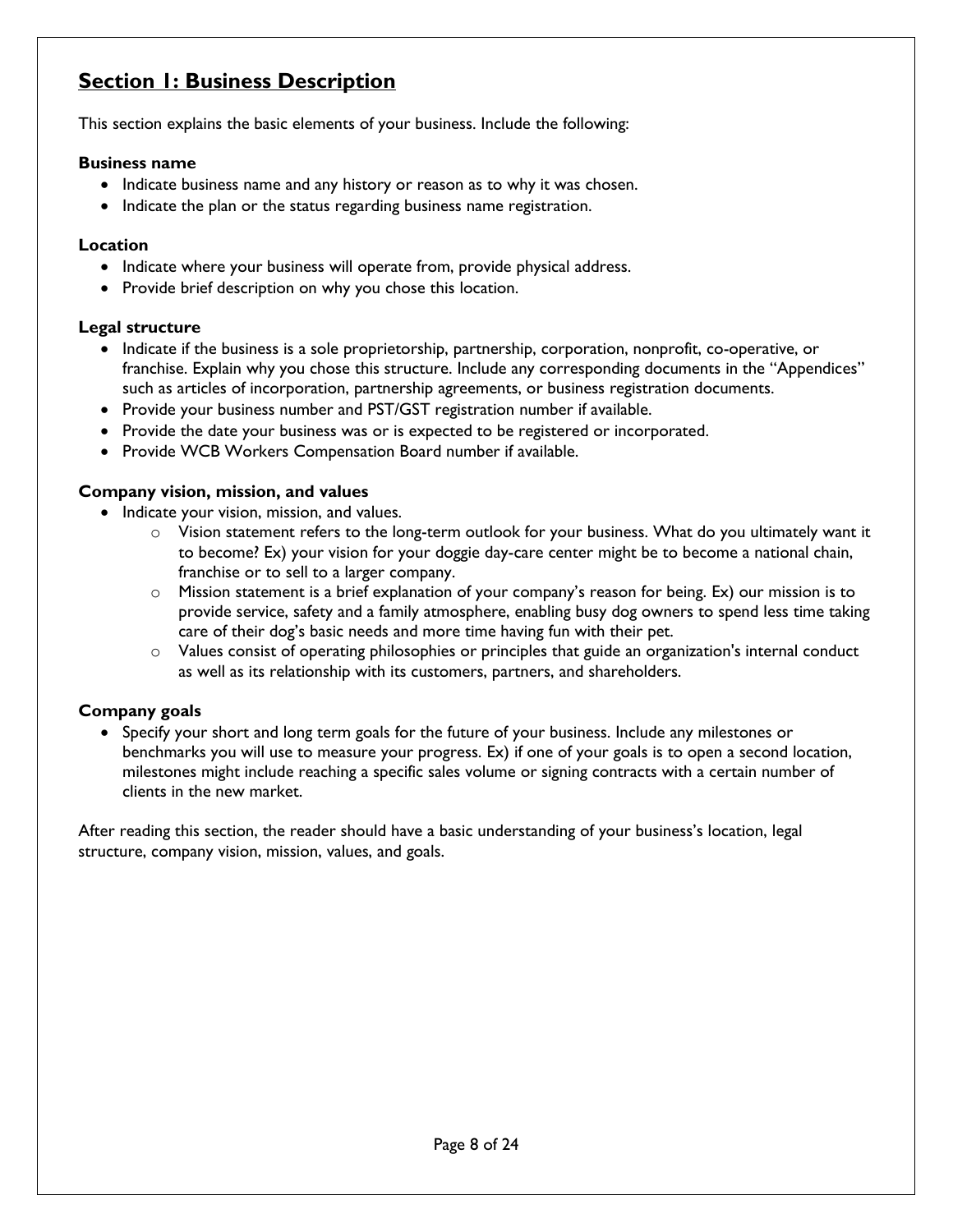## <span id="page-8-0"></span>**Section 2: Products & Services**

This section expands on the basic information about your products and services included in the "Executive Summary". Here are some items to consider:

#### <span id="page-8-1"></span>**About the products and/or services**

- Describe the products and/or services you plan to sell.
- Explain how they are manufactured, produced and/or sourced. How do you provide them to customers?
- Who or what do you rely on in order to produce these products and/or services.
- Include in the "Appendices" any details such as technical specifications, drawings, photos, patent documents, menus, copies of ads, and other support information.

#### <span id="page-8-2"></span>**Solutions provided**

Every business solves a problem that its customers face. Explain what the problem is and how your product and/or service solves it.

- What are its benefits, features, and unique selling proposition? What need or want does it satisfy?
- Is your product and/or service distinct from what is already in the marketplace and how?
- How close are you to getting your product and/or service into the market?
- Do you already have customers who can vouch for your business, provide testimonials, or are prepared to do business with you when you start up?

#### <span id="page-8-3"></span>**Competitive advantage**

- Are you the only business providing this product and/or service in the market?
- How is your business different from other businesses?
- Do you have exclusive agreements with suppliers?
- Do you have the license for a product, technology or service that is in high demand and/or short supply?
- Do you have specific knowledge or experience that gives your business a competitive edge?
- Any existing or pending patents or trademarks?
- Does your business target a customer base your competitors are ignoring?
- What is going to bring customers to your business vs. another one?

After reading this section, the reader should have a thorough understanding of your product, how it provides a solution, and what its competitive advantage will be.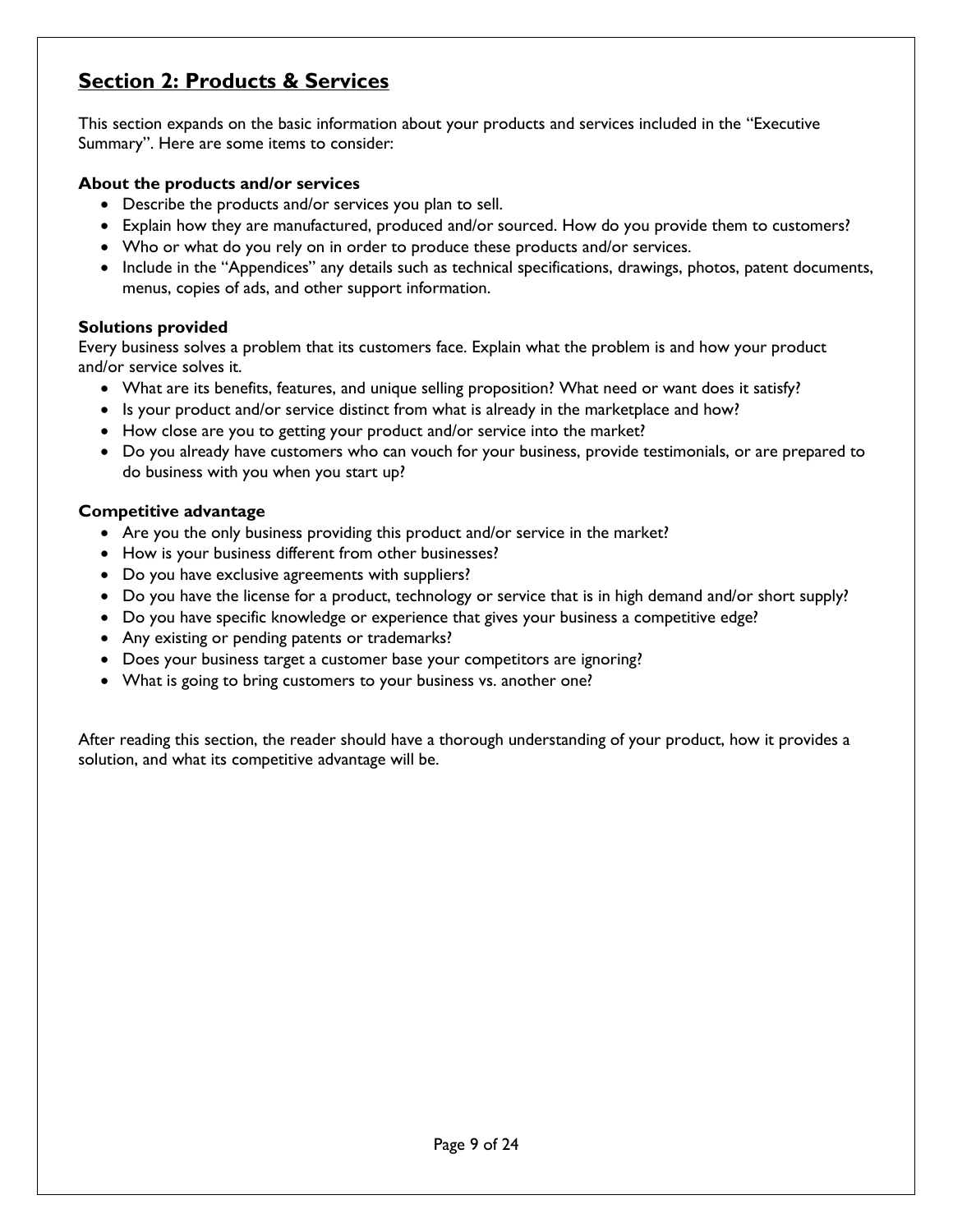## <span id="page-9-0"></span>**Section 3: Marketing Plan**

This section provides details on your industry, the competitive landscape, your target market and how you will market your business to those customers.

#### <span id="page-9-1"></span>**Target market analysis**

This section describes who your customers are and how your company is going to meet their needs. Your market analysis should include:

- Size of the market Size of the market is how many potential customers you could have. You will want to consider everything from your:
	- o Addressable market Total people you wish to reach your product or that live in the area.
	- $\circ$  Segmented market Portion of the addressable market you plan to target as customers.
	- $\circ$  Share of market Out of the segmented market, how many customers will you achieve? Is this enough customers to generate sufficient revenue and leave room for growth?
	- o Frequency How often will these customers purchase your products and/or services?
- **Demographics** Includes details about the age, gender, educational level, and occupation.
- Psychographics Psychographics helps explain your target market's personality and lifestyle. This is where you will explain how your product fits your customer's lifestyle.
- Geographic Where do you find your customers? Are they in a specific city or other location? Do your customers live in rural or urban areas? (may want to include maps)
- Behaviors How do your customers shop for and buy products like yours?
- Trends If your target markets behavior is changing, how will this affect your business?

You can find market information by completing primary and secondary market research:

- Primary market research Is information you gather yourself. This could include going online or driving around town to identify competitors; interviewing or surveying people who fit the profile of your target customers; or doing traffic counts at a retail location you are considering.
- Secondar*y* market research Is information from sources such as trade organizations and journals, magazines and newspapers, census data and demographic profiles. Census link below:
- <https://www12.statcan.gc.ca/census-recensement/2016/dp-pd/index-eng.cfm>

#### <span id="page-9-2"></span>**Industry analysis**

An industry is a group of businesses that make or sell similar products and services. The easiest way to think about your industry is to think about who your competitors are. Ex) if you are starting a restaurant, your competition is other restaurants. So, you are in the restaurant (or food service) industry.

Your industry analysis should include the following information:

- Key players Who are the key companies or businesses in your industry? Who are the biggest businesses in the industry and what are the core products and services that they sell? What are their business models?
- Growth Is your industry growing or shrinking? You will want to show in your business plan how much is sold in your industry, both historically and predictions for the future.
- Trends If there are trends in your industry, you will want to discuss those as well and how those trends will impact your business. Ex) in the restaurant industry, there has been a trend towards more "fast casual" restaurants. Another example is how the book industry has been impacted by e-readers and smartphones.
- Example industries Retail, farming and agriculture, construction, professional services, manufacturing, food and accommodation, finance and insurance, franchises, real estate, wholesale trade, information technology, art/entertainment/recreation, health and wellness. Industry codes and averages can be searched here:
- <https://www.ic.gc.ca/app/scr/app/cis/search-recherche?lang=eng>

#### <span id="page-9-3"></span>**Key competitors**

Every business has competitors. Your plan should show that you have identified yours and understand how to differentiate your business. This section should: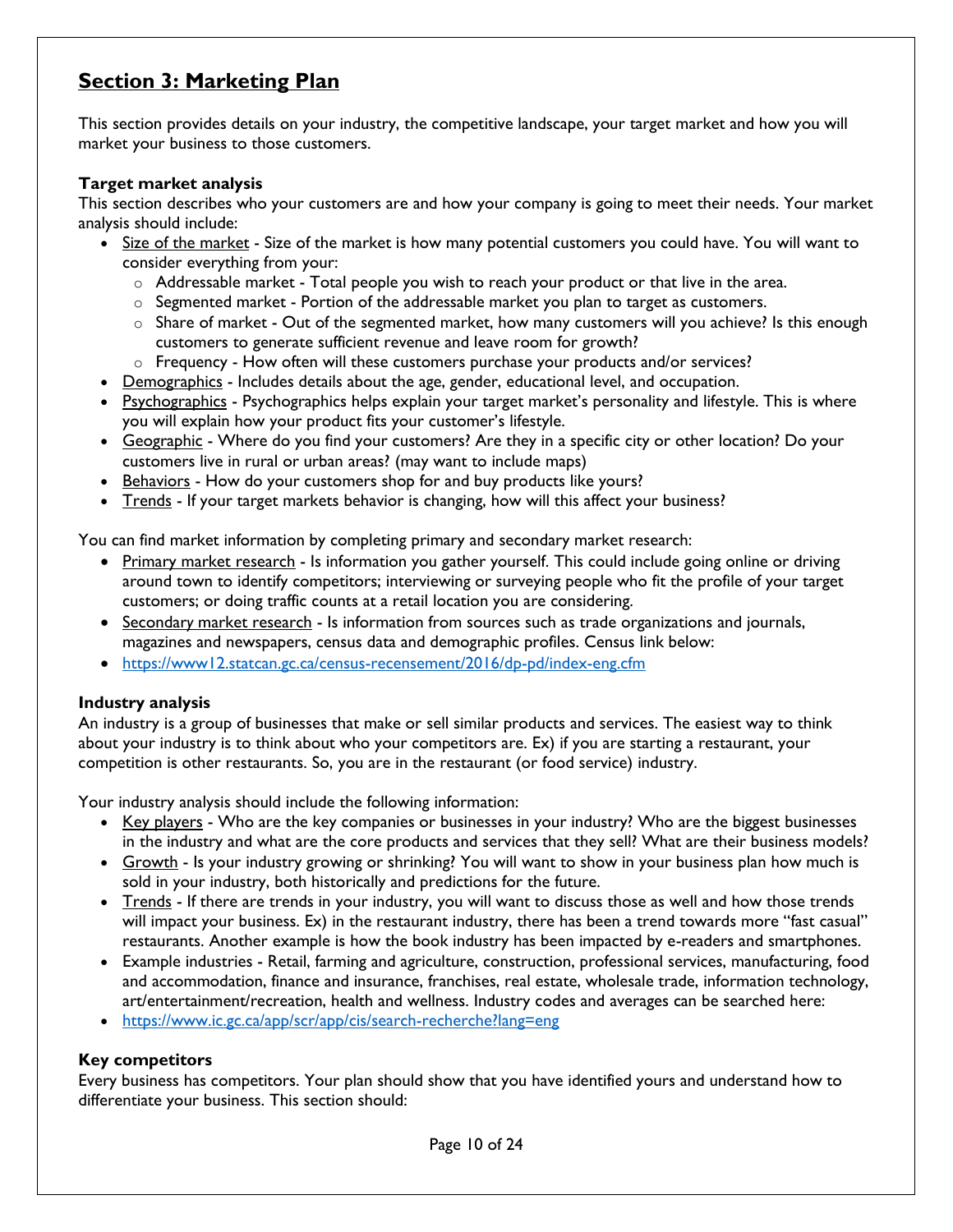- List key companies that compete with you (including names and locations). Do they have products that compete with yours and/or services that compete with yours? Do they compete across the board, or just for specific products, for certain customers or in certain geographic areas? How does your business compare up against your competitors products?
- Include indirect competitors as well. Includes businesses whose products or services are not the same but that could satisfy the same consumer need. Ex) hunger creates a need to consume food. A customer may choose a local burger joint, grab some take-out sushi, or pick up a frozen pizza from the grocery store and take it home to cook. All three of these products are very different from each other, but they compete indirectly because they all satisfy hunger.
- On the table below, indicate your competitors, their strengths, weaknesses, how your business compares and what you will do to differentiate it.

|                               | <b>Competitor A</b> | <b>Competitor B</b> | <b>Competitor C</b> | <b>Competitor D</b> |
|-------------------------------|---------------------|---------------------|---------------------|---------------------|
| <b>Strengths</b>              |                     |                     |                     |                     |
| Weaknesses                    |                     |                     |                     |                     |
| How you will<br>differentiate |                     |                     |                     |                     |

#### <span id="page-10-0"></span>**Positioning/niche**

Now that you have assessed your industry, product or service, customers, and competition, you should have a clear understanding of your business's niche (your unique segment of the market) as well as your positioning (how you want to present your company to customers). Explain these in a short paragraph.

#### <span id="page-10-1"></span>**Marketing & Advertising**

Marketing, in simple terms, refers to the means of communication between a company and its target audience. It is the activity and processes for creating, communicating, delivering, and exchanging offerings that have value for customers, clients, partners, and society at large. Ex) developing a campaign to communicate and promote interest with farmers during seeding and harvest times, hosting webinars, networking, referrals, volunteering, and blogs are all examples of marketing. How do you plan to market your business?

Advertising is defined as a form of marketing communication used by companies to promote or sell products and services. Advertising is one of the components or subsets of marketing. In other words, if you think of marketing as a pie, then advertising will be an important slice of that pie. The primary goal of advertising is to influence the buying behavior by promoting a product, service or company. To achieve this goal, advertising focuses on creative positioning and media. In doing so, advertising spreads awareness about what you have to offer.

Explain your marketing and/or advertising strategy. Make sure to explain how you plan to use it. Ex) most businesses have Facebook, how do you plan to make your Facebook page more interesting and attract more customers compared to your competition? What social media platforms do you plant to use and why? How are you planning to advertise? Will you require training in this area? Can include radio scripts, sample posters, or social media posts in "Appendices".

#### <span id="page-10-2"></span>**Promotional budget**

How much do you plan to spend on the marketing and advertising outreach above?

- Before startup (these numbers will go into your startup budget)
- On an ongoing basis (these numbers will go into your operating plan budget)
- Ex) who will set up your website and/or social media? What are expected costs?
- \* Annual marketing budget spreadsheet can be provided upon request.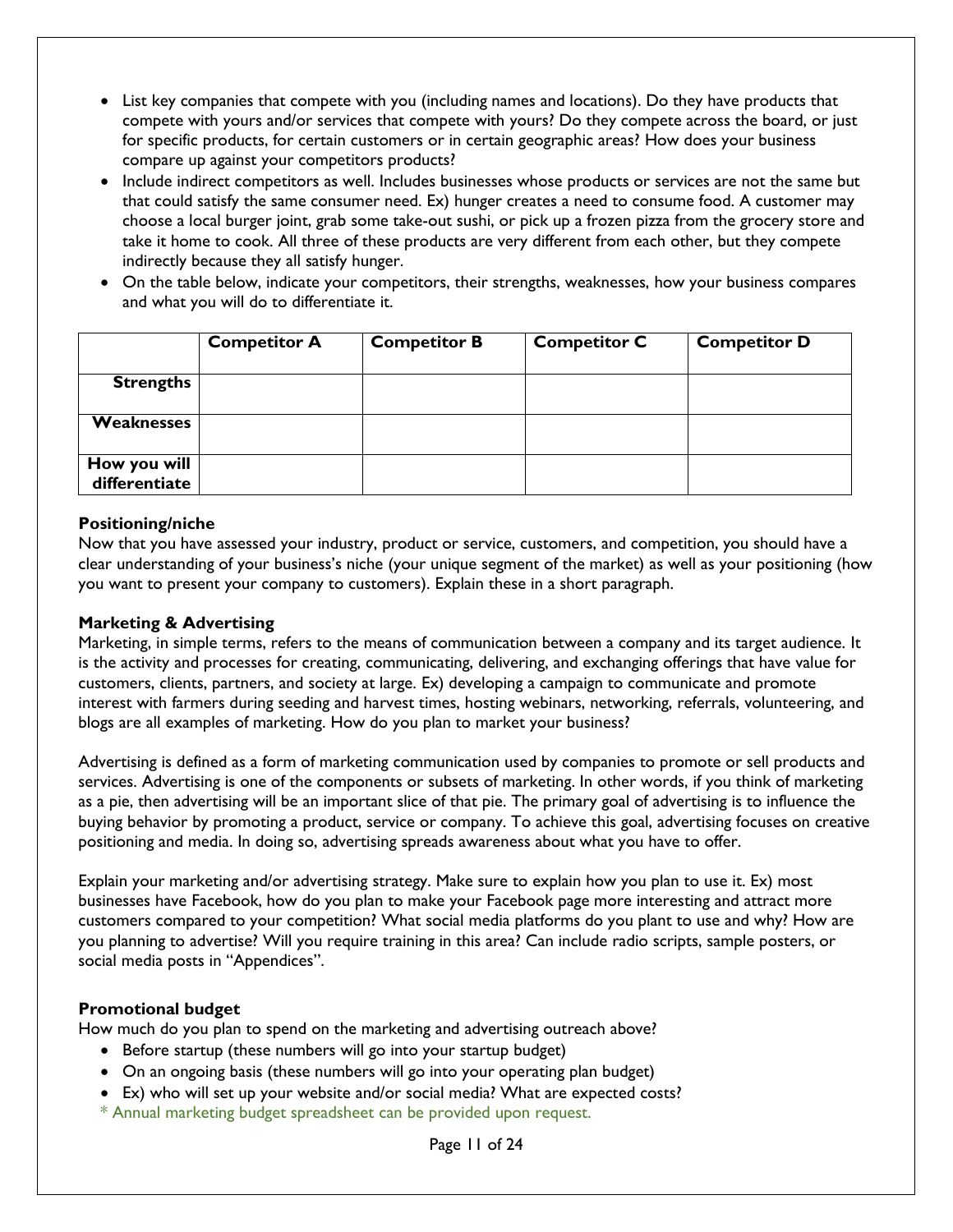#### <span id="page-11-0"></span>**Community involvement**

Briefly describe how your business plans to give back to your local community and surrounding area. What are the benefits your business provides to the local community? Ex) job creation, jobs maintained, diversification, providing product or service not currently available, keeping younger generations in communities. Do you plan to take part in any volunteer groups or make donations towards charities or local causes? Ex) chamber of commerce, joint advertising/promotional groups.

#### <span id="page-11-1"></span>**Suppliers**

List your key suppliers and note any important relationships.

| <b>Supplier name</b> | Location | Type of<br>inventory | <b>Credit/delivery</b><br>terms | <b>Freight in shipping</b><br><b>costs</b> |
|----------------------|----------|----------------------|---------------------------------|--------------------------------------------|
|                      |          |                      |                                 |                                            |
|                      |          |                      |                                 |                                            |
|                      |          |                      |                                 |                                            |

Will your suppliers provide products and/or services to you on credit? How do their repayment terms work? Does your supplier take returns if the product is not selling or is broken? How much will you expect to spend on freight to bring your products and supplies to your business? Do you have these costs in your cost of goods sold calculations?

You may want to comment on supplier dependence. How vital is this supplier to your business and what is your plan if the supplier cannot deliver?

#### <span id="page-11-2"></span>**Distribution channels**

What methods of distribution will you use to sell your products and/or services? These may include:

- Retail Wholesale E-commerce
	-
- Direct sales Inside sales force Outside sales reps

How are you planning to distribute your product or service to your customers? If you have any strategic partnerships or key distributor relationships that will be a factor in your success, explain them here.

#### <span id="page-11-3"></span>**Product delivery responsibilities**

How will your product and/or service be delivered to your customer? Will you ship your product to customers? If delivery costs exist, these costs should also be included in cost of goods sold calculations.

Provide comments if planning to include the following:

- Warranty/guarantees Training Ongoing support
	-
- Service contracts Refund policy
- 

#### <span id="page-11-4"></span>**Pricing**

How do you plan to set prices?

- List and describe the pricing, fee, subscription or leasing structure of your product and/or service.
- How does your product and/or service fit into the competitive landscape in terms of pricing—are you on the low end, mid-range or high end?
- Why will that pricing strategy help you attract customers? Why have you chosen to price this way?
- How important is price to your customers? Is it a deciding factor?
- What is the current price range of the products and/or services in the industry?
- What are your total costs to produce the product and/or service?
- What is minimum profit you need to generate?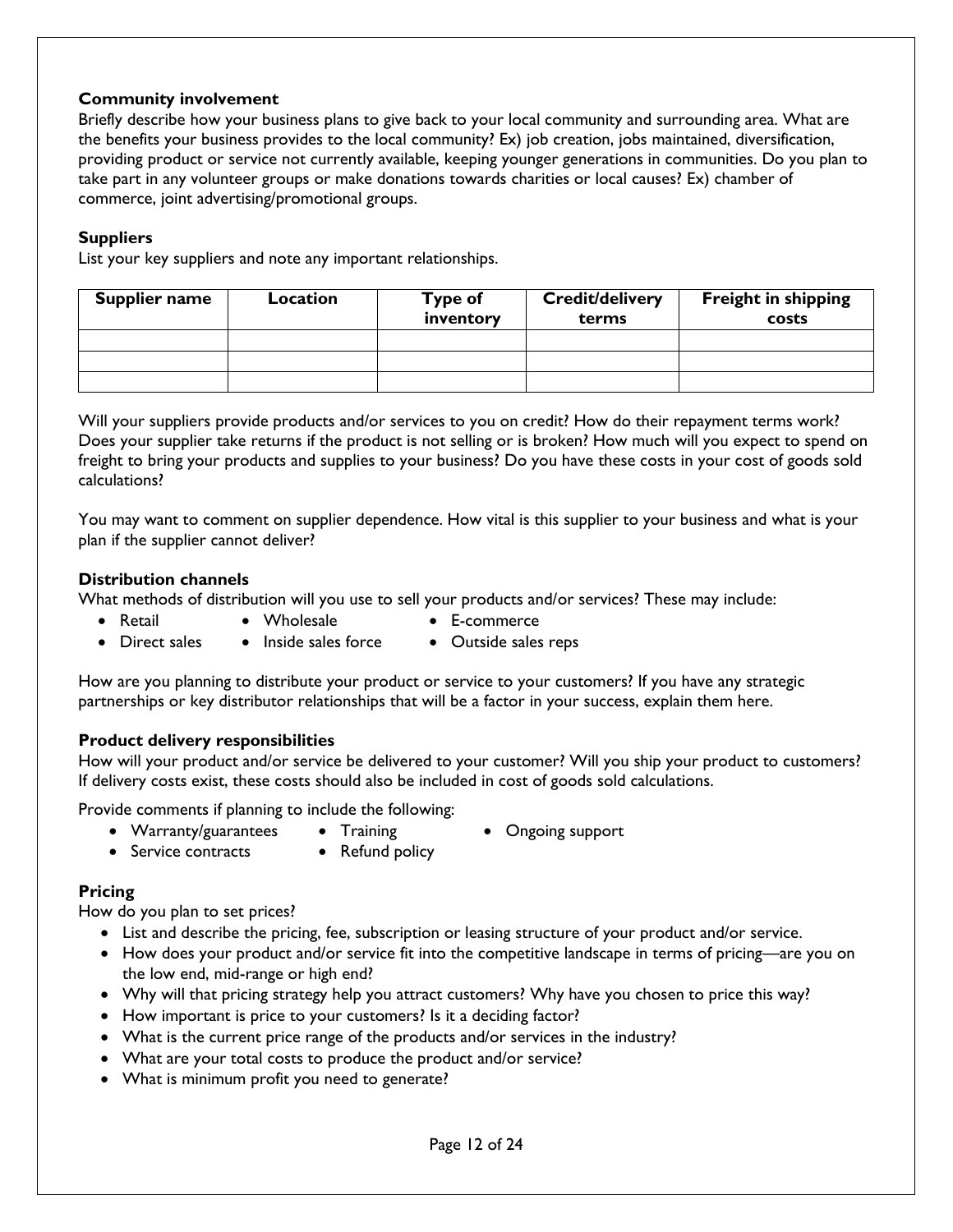Cost-plus pricing - Calculate all costs in producing product and/or service, add a margin, determine how much you can produce, does this price cover overhead and profit?

Retail margin - If you buy and resell products as a retailer or wholesaler, you will add a percentage (margin) to the inventory you have purchased to resell. What is this margin? How did you determine the margin?

Hourly rate - If business is service based, you charge per hour. How much are you charging per hour? How did you determine the hourly rate?

List of pricing for products and/or services can be placed here or in "Appendices".

#### <span id="page-12-0"></span>**12-month sales forecast**

If you have already made some sales, you can use those as a basis for your projections. If, like most startups, you have not sold anything yet, you will need to create estimates based on your market research. So out of your results from the target market portion of your business plan, how many customers do you expect to sell to? How often are they going to purchase from you?

3 ways to forecast sales:

- 1) Top down method Based on market potential ex) how many people in area, target market, how often they will use the service, calculate potential sales. Do the sales you just calculated cover your expenses and are they achievable regarding production capacity?
- 2) Bottom up method Based on your own production capacity ex) number of hours you will work per day/month, calculate the amount of product or service you can produce, calculate potential sales. Do the sales you just calculated cover your expenses and are they achievable based on target market?
- 3) Break even method Based on minimum sales required to cover expenses. Break even analysis spreadsheet provided. Are the sales you just calculated achievable based off production capacity and target market?

Make sure to note which method you used to forecast your sales and why. It needs to be clear and make sense from a production, target market, and breakeven stand point. Ex) if you need to sell 4000 ice cream cones per month to cover expenses and break even, you need to make sure there are enough people in your target market to purchase those ice cream cones. 100 people will not eat 40 cones per month. Also, you may not have the equipment to produce 4000 cones per month.

\* Keep notes on the research and assumptions that go into developing these sales forecasts. Financing sources will want to know what you based the numbers on. The numbers should be backed with research.

#### \* Sales forecast spreadsheet can be provided upon request.

After reading this section, the reader should understand who your target customers are, how you plan to market to them, what sales and distribution channels you will use, and how you will position your product and/or service relative to the competition.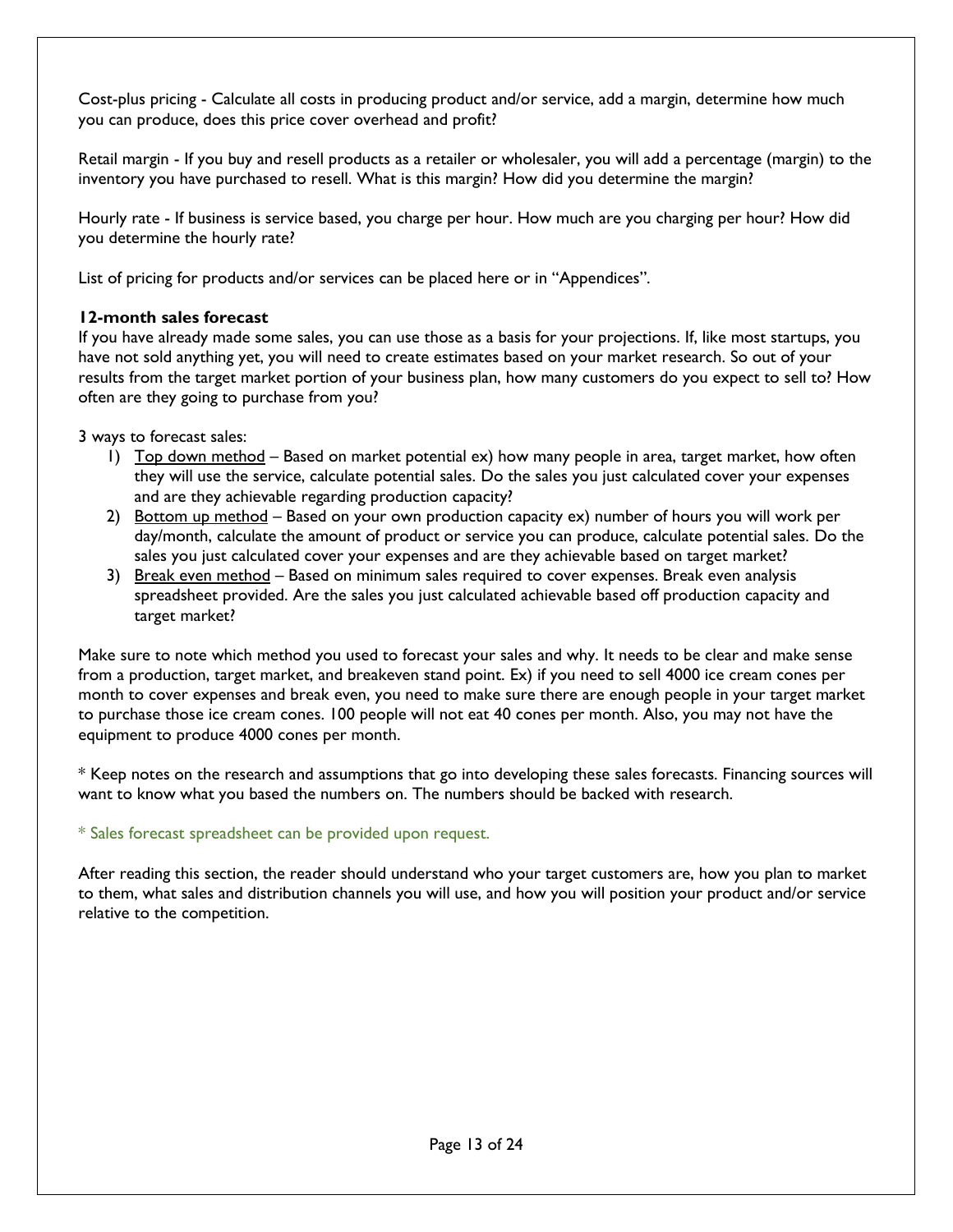## <span id="page-13-0"></span>**Section 4: Operational Plan**

This section explains the daily operation of your business, including its production, equipment, personnel and processes.

#### <span id="page-13-1"></span>**Day to day operations**

Provide brief summary of hours and days of operation, seasonality of the business, customer service level, and customer payment terms.

#### <span id="page-13-2"></span>**Location and utilities**

Where is your business located? You briefly touched on this in "Section 1: Business Description". In this section, expand on that information with details such as:

- Why this is a good location
- The size of your location, size required, may want to provide floorplan in "Appendices"
- The type of building (retail, industrial, commercial, storage facilities)
- Zoning restrictions
- Parking or proximity to public transportation or major roads
- Businesses nearby
- Accessibility for customers, employees, suppliers and transportation if necessary
- Costs including rent, maintenance, utilities, insurance and any buildout or remodeling costs
- Utilities (you may want to research previous year utilities or businesses in similar industries or buildings)

#### <span id="page-13-3"></span>**Legal environment**

What type of legal environment will your business operate in? How are you prepared to handle legal requirements? Include details below, find info at<https://bizpalmanitoba.ca/?b=46>

- Any licenses and/or permits that are needed and whether you have obtained them
- Any trademarks, copyrights or patents that you have or are in the process of applying for
- Any environmental, health or workplace regulations affecting your business
- Any special regulations affecting your industry

#### <span id="page-13-4"></span>**Production, equipment, and tools**

How will you produce your product or deliver your service? Describe your production methods, the equipment or tools you will use, and how much it will cost to produce what you sell. Try to go further in depth then on "Section 2: Products & Services".

#### <span id="page-13-5"></span>**Inventory**

If your business requires inventory, explain:

- What kind of inventory will you keep on hand (raw materials, supplies, finished products)?
- What will be the average value of inventory (in other words, how much are you investing in inventory)?
- What rate of inventory turnover do you expect? How does this compare to industry averages?
- Will you need more inventory than normal during certain seasons? Ex) a retailer might need additional inventory for the holiday shopping season.
- What is your lead time for ordering inventory?

Additional comments can be provided on:

- Do you expect any supply shortages or short-term delivery problems? If so, how will you handle them?
- Do you have more than one supplier for critical items as a backup?
- Do you expect the cost of supplies to hold steady or fluctuate? How will you deal with this?
- What are your suppliers' payment terms?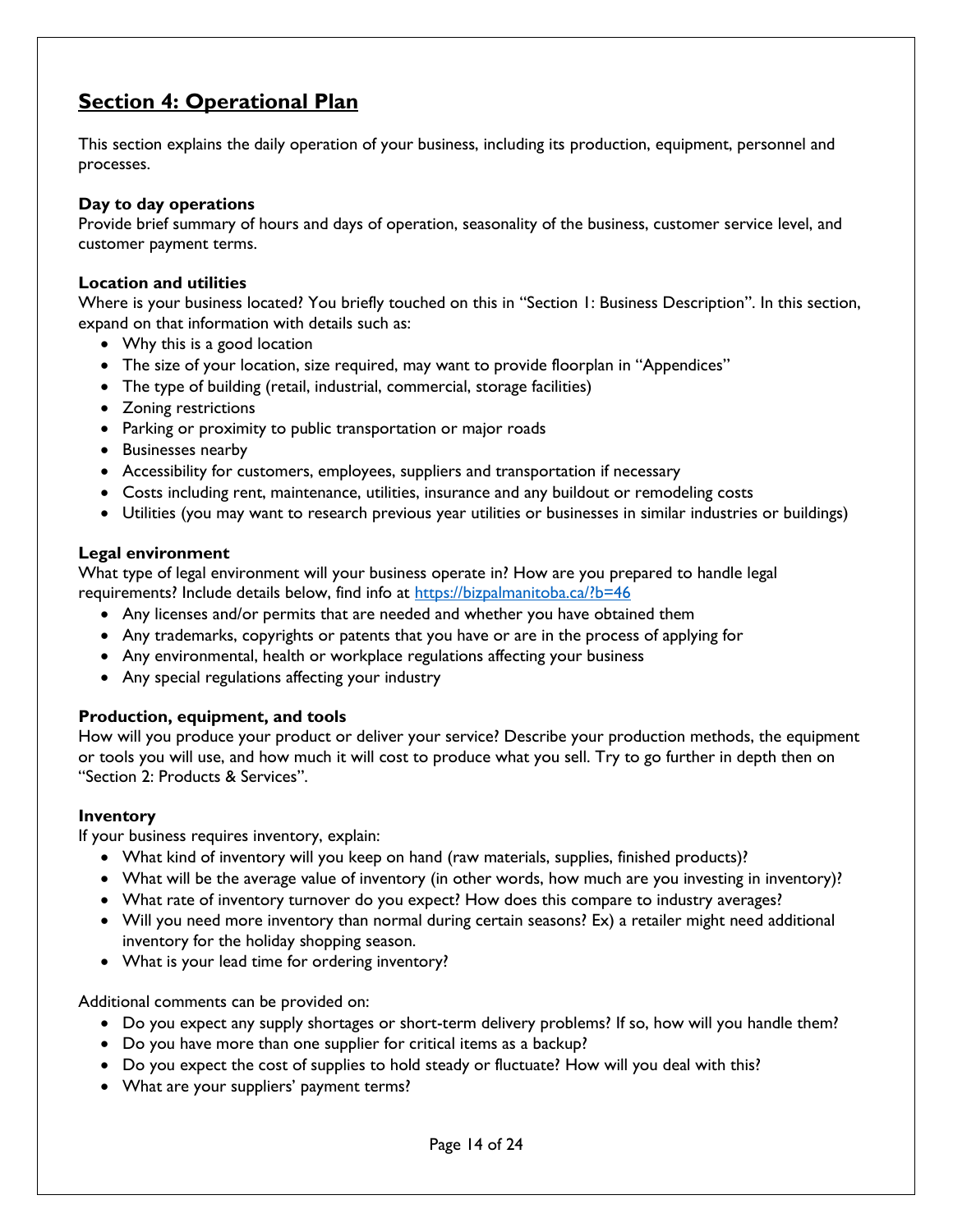#### <span id="page-14-0"></span>**Quality control**

How will you maintain consistency? Describe the quality control procedures you will use.

#### <span id="page-14-1"></span>**Technology**

Describe any important software, hardware, or other technology that you use now or plan to use later to operate your business. Might include point of sale system, debit machine to take payments, ecommerce engine for website, customer management software, solutions for managing sales pipeline, or marketing tools.

#### <span id="page-14-2"></span>**Bookkeeping and financial controls**

Describe what system you will use to check sales. How will you track and maintain customers? How will you monitor monthly financial statements to keep on top of what is selling well and what is not?

How often will you produce financial statements? Identify your bookkeeper or specify if you will do your own books. How will you ensure your assets are protected? How will you manage against employee theft? How often will you count your inventory?

#### <span id="page-14-3"></span>**Credit policies**

If you plan to sell to customers on credit, explain:

- Whether this is typical in your industry, do customers expect it?
- What your credit policies will be. How much credit will you extend? What are the criteria for extending it?
- How will you check new customers' creditworthiness?
- What credit terms will you offer?
- How will you handle slow-paying customers? Explain your policies, such as when you will follow up on late payments, and when you will get an attorney or collections agency involved.

#### <span id="page-14-4"></span>**Personnel and payroll**

What type of personnel will your business need? Explain details such as:

- What types of employees? Are there any licensing or educational requirements?
- How do you plan to train employees?
- How many employees will you need?
- How do you plan to find qualified employees and contractors?
- How do you plan to retain employees and reduce turnover?
- Provide information on benefits, mileage, overtime, vacation, and workers compensation.
- How or who will be responsible for computing payroll?

In table below, include types of employees required, duties, and pay scale. May want to provide job descriptions, applications, or employee contracts in "Appendices".

| <b>Position</b><br>title | # of people<br>for position | <b>Responsibilities, duties, skills</b> | <b>Full time</b><br>part-time<br>seasonal | Pay scale           |
|--------------------------|-----------------------------|-----------------------------------------|-------------------------------------------|---------------------|
| Ex) Chefs                |                             | Prepare meals and prep kitchen          | Full-time                                 | $$30,000 - $40,000$ |
|                          |                             |                                         |                                           |                     |
|                          |                             |                                         |                                           |                     |
|                          |                             |                                         |                                           |                     |

After reading this section, the reader should understand how your business will operate on a day-to-day basis.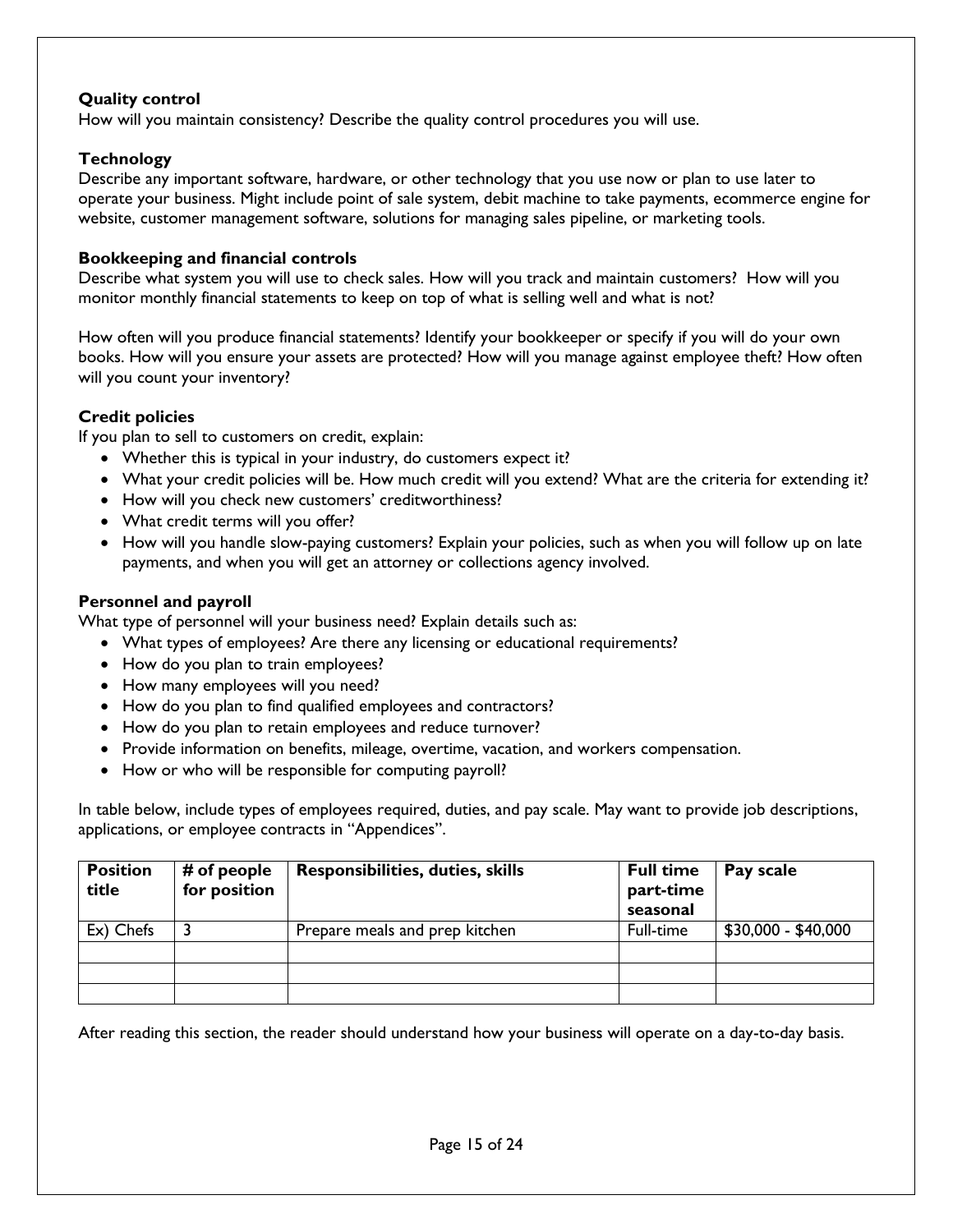## <span id="page-15-0"></span>**Section 5: Risk Analysis & Exit Strategy**

This section highlights barriers you need to overcome to start your business, strengths, weaknesses, opportunities, and threats as well as risks your business may face. It is important to demonstrate how you are prepared for these situations and how you plan to overcome them.

#### <span id="page-15-1"></span>**Barriers to entry**

What barriers to entry does your startup face, and how do you plan to overcome them? Might include:

- 
- High startup costs **•** Finding qualified employees
	-
- 
- 
- High production costs Need for specialized technology or patents
- High marketing costs Tariffs and quotas, government regulations
- 
- Brand recognition challenges Financing, equity, down payment

#### <span id="page-15-2"></span>**SWOT analysis**

What are the strengths, weaknesses, opportunities, and threats that face your business?

- Strengths Do you have strong work experience, business reputation, lack of competitors, high share of market, patented idea, high potential for income, available network of connections or referring partners. Ex) Coca-Cola's strength is brand awareness, everyone can identify that red and white can.
- Weaknesses Is your business in a volatile industry that depends on market prices, relies heavily on trade, high maintenance or shrinkage costs, or lack of knowledge in certain business areas. Ex) One of Coca-Cola's weaknesses includes water management since it is a limited resource required for product production. Coca-Cola could incur higher costs to retain water or face capacity restraints causing profitability to decrease in the long run. Another weakness would be foreign currency fluctuation. In 2014 it used 70 currencies but has to convert it at the end of each period to USD.
- Opportunities Are competitors closing, is your product or service in high demand and why, are there any industry trends that you can take opportunity of. Ex) Coca-Cola has taken advantage of opportunities in diversifying their products. Currently it owns 16% of Keurig Green Mountain and owns a 17% stake in Monster Beverages. As consumers shift towards healthier living, Coca-Cola bolstered a variety of business lines in juices and coffee.
- Threats Are there regulatory requirements that could prevent you from doing business, any new competitors entering the market, is weather a threat to your business, or environmental pressures on reducing carbon footprint and environmental emissions. Ex) For Coca-Cola, as consumers become more aware of dietary needs, the shift to more natural and organic products has led to a decrease in soda sales.

Examples of Risks/Threats to your business include:

- Changes in government regulations. Ex) changes in taxation, trade agreements
- Changes in technology. Ex) are customers doing buying online and not coming into your store anymore?
- Changes in the economy. Ex) are interest rates on the rise?
- Changes in your industry. Ex) restaurant industry trending towards "fast casual" restaurants
- Changes in weather/environmental issues. Ex) winter with no snow when you sell snowmobiles
- Changes in competition. Ex) a competitor opens up across the street
- Changes in staffing. Ex) losing key employees
- Changes in market. Ex) is it developing differently than expected? Change in social trends?
- Changes in finances. Ex) is there a shortfall of cash flow?

#### <span id="page-15-3"></span>**Contingency plan & exit strategy**

Describe contingency plan in the event management is unable to perform duties. Is there an exit strategy in case of health concerns, partnership disagreements, or unexpected situations? Would you sell, merge with another business, or plan to liquidate? What would you need to do to initiate this plan?

After reading this section, the reader should understand startup barriers, risks, and your plan to mitigate them.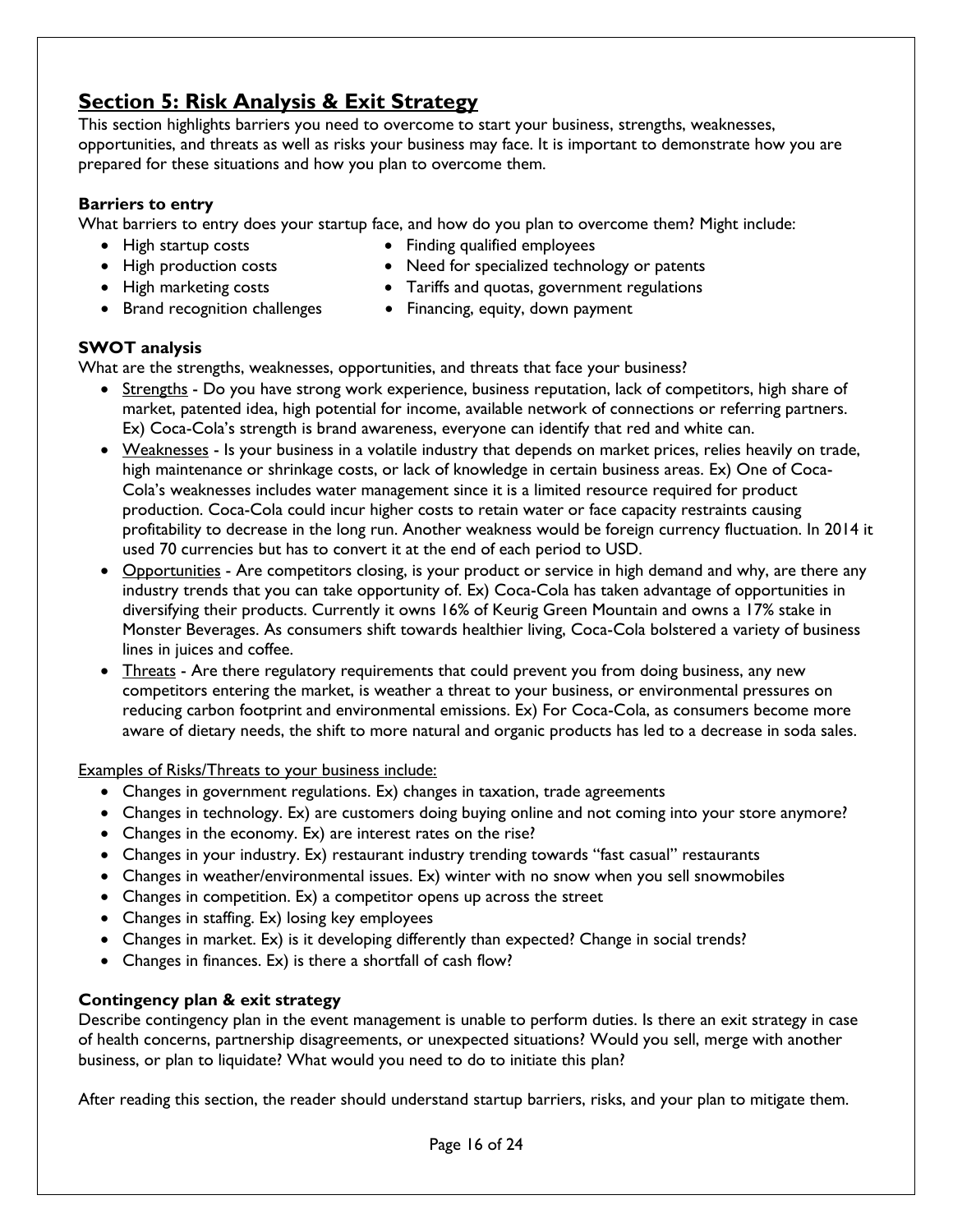## <span id="page-16-0"></span>**Section 6: Management, Advisors, & Organization Structure**

This section should give readers an understanding of the people behind your business, their roles and responsibilities, and their prior experience.

#### <span id="page-16-1"></span>**Biographies**

Include brief biographies of the owner(s) and key employees. Include resumes in the "Appendices". Here, summarize your experience and those of your key employees in a few paragraphs. Focus on the prior experience and skills that have prepared your team to succeed in this business.

#### <span id="page-16-2"></span>**Gaps**

Explain how you plan to fill in any gaps in management and/or experience. Ex) if you lack financial know-how, will you hire a financial officer or retain an accountant? Maybe you are outsourcing your bookkeeping? If you don't have sales skills, will you hire an in-house sales manager or use outside sales reps?

#### <span id="page-16-3"></span>**Business ownership and management structure**

In table below, include any business owners within the business or key management employees:

| <b>Name</b> | <b>Title/Responsibilities</b> | % of Business Held |
|-------------|-------------------------------|--------------------|
|             |                               |                    |
|             |                               |                    |
|             |                               |                    |
|             |                               |                    |

#### <span id="page-16-4"></span>**Advisors**

List the members of your support team and their contact information including:

| <b>Advisor</b>         | <b>Name</b> | <b>Firm Name</b>        | <b>Phone</b><br><b>Number</b> | <b>Email Address</b> |
|------------------------|-------------|-------------------------|-------------------------------|----------------------|
| Ex) Banker             | John Doe    | <b>XYZ Credit Union</b> | $204 - 111 - 1111$            | John@xyccu.ca        |
| <b>Banker</b>          |             |                         |                               |                      |
| Lawyer                 |             |                         |                               |                      |
| Accountant             |             |                         |                               |                      |
| <b>Insurance Agent</b> |             |                         |                               |                      |
| Mentor                 |             |                         |                               |                      |
| Other Advisor          |             |                         |                               |                      |

Does your mentor have experience or specializations that will increase your chances of success? You may want to comment in regards to how they can assist your business.

#### <span id="page-16-5"></span>**Organization chart**

Develop an organization chart. After reading this section, the reader should feel confident that you have a qualified team leading your business.

Use the organizational chart on the next page to highlight your management team. If you are the only employee, manager, and owner then you can omit the chart. After reading this section, the reader should understand who is in charge and the advisors who you are working with.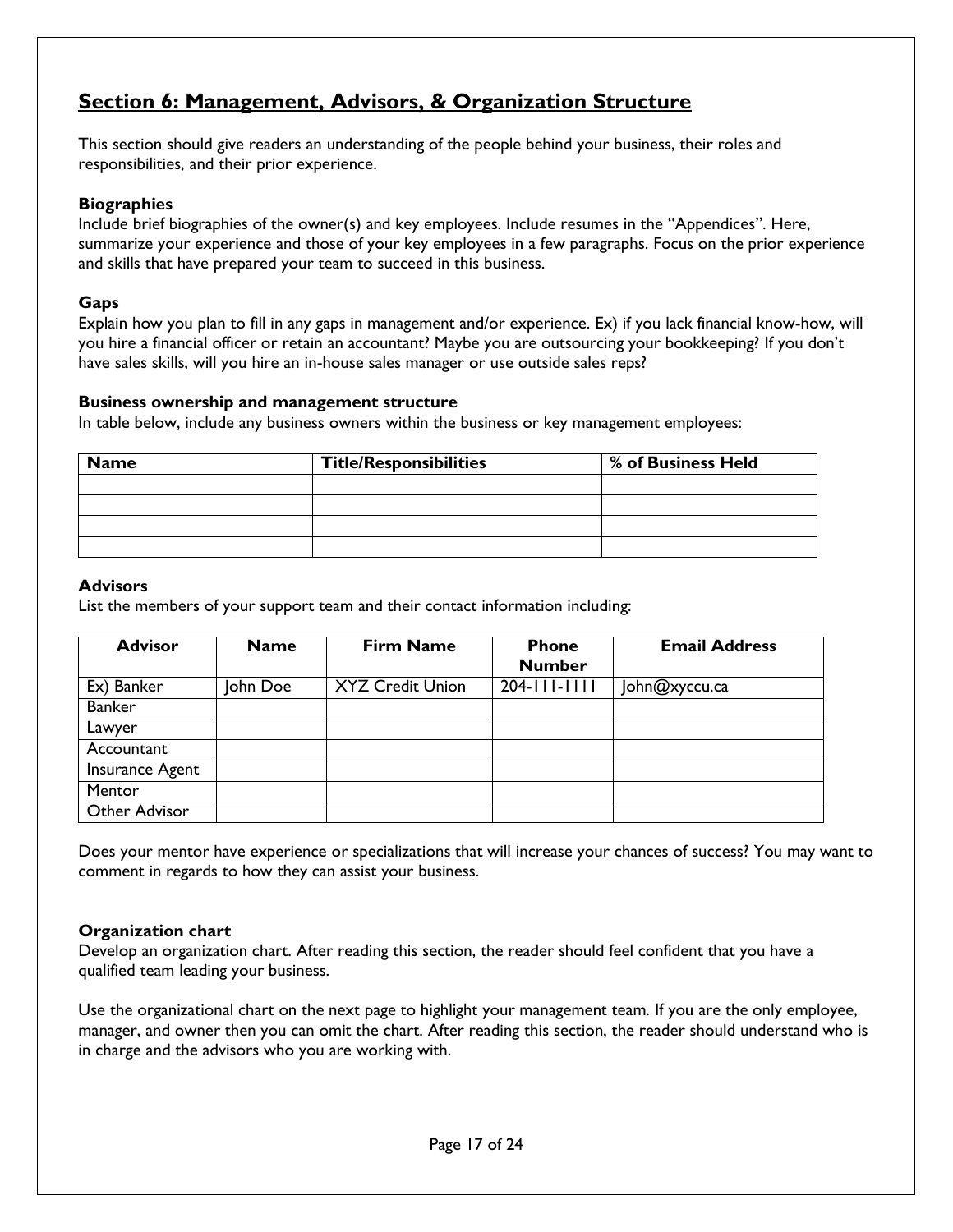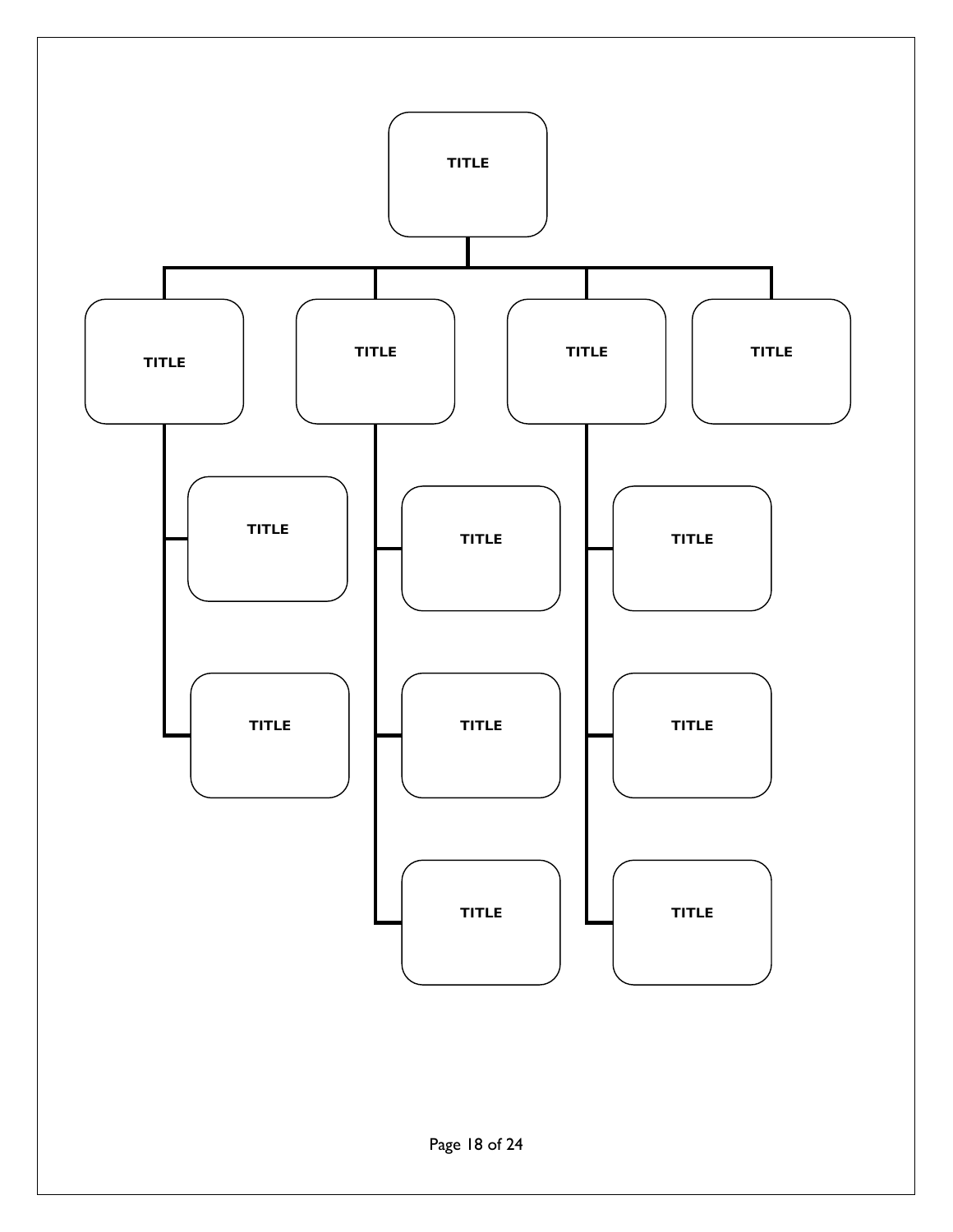## <span id="page-18-0"></span>**Section 7: Startup Expenses & Personal Finances**

In this section, detail the expenses involved in opening for business and how much capital you will need. Estimating startup expenses as accurately as possible helps you gather enough startup capital.

#### <span id="page-18-1"></span>**Startup expenses**

In working on this business plan template, you should already have gathered most, if not all, of the information you need. In the body of this section, be sure to explain all of the assumptions behind the figures. How did you come up with these expenses?

Be sure to include extra capital for unexpected expenses. Opening a new business almost always ends up costing more than expected, and you need to be prepared. List this figure in the startup expenses template provided under reserve for contingencies. How much should you set aside for contingencies? You can talk to other business owners in your industry to get a ballpark figure. If you cannot come up with a figure this way, a good rule of thumb is to set aside 20% to 25% of your total startup costs for contingencies.

#### \*Startup expenses spreadsheet can be provided upon request

#### <span id="page-18-2"></span>**Personal cash flow**

If you are using the business plan to seek financing, include a personal cash flow sheet for each owner. The personal cash flow sheet should detail each person's income and expenses outside of the business and their net surplus at the end of every month.

#### \*Personal cash flow sheet spreadsheet can be provided upon request

#### <span id="page-18-3"></span>**Personal balance sheet**

If you are using the business plan to seek financing, include a personal balance sheet for each owner. The personal balance sheet should detail each person's assets and liabilities outside of the business and their personal net worth. Investors and/or lenders typically expect business owners to use personal assets to finance a startup and they will want to see how much capital you have available from your personal finances.

#### \*Personal balance sheet spreadsheet can be provided upon request

After reading this section, the reader should know how much money is needed to start the business and how well capitalized you are.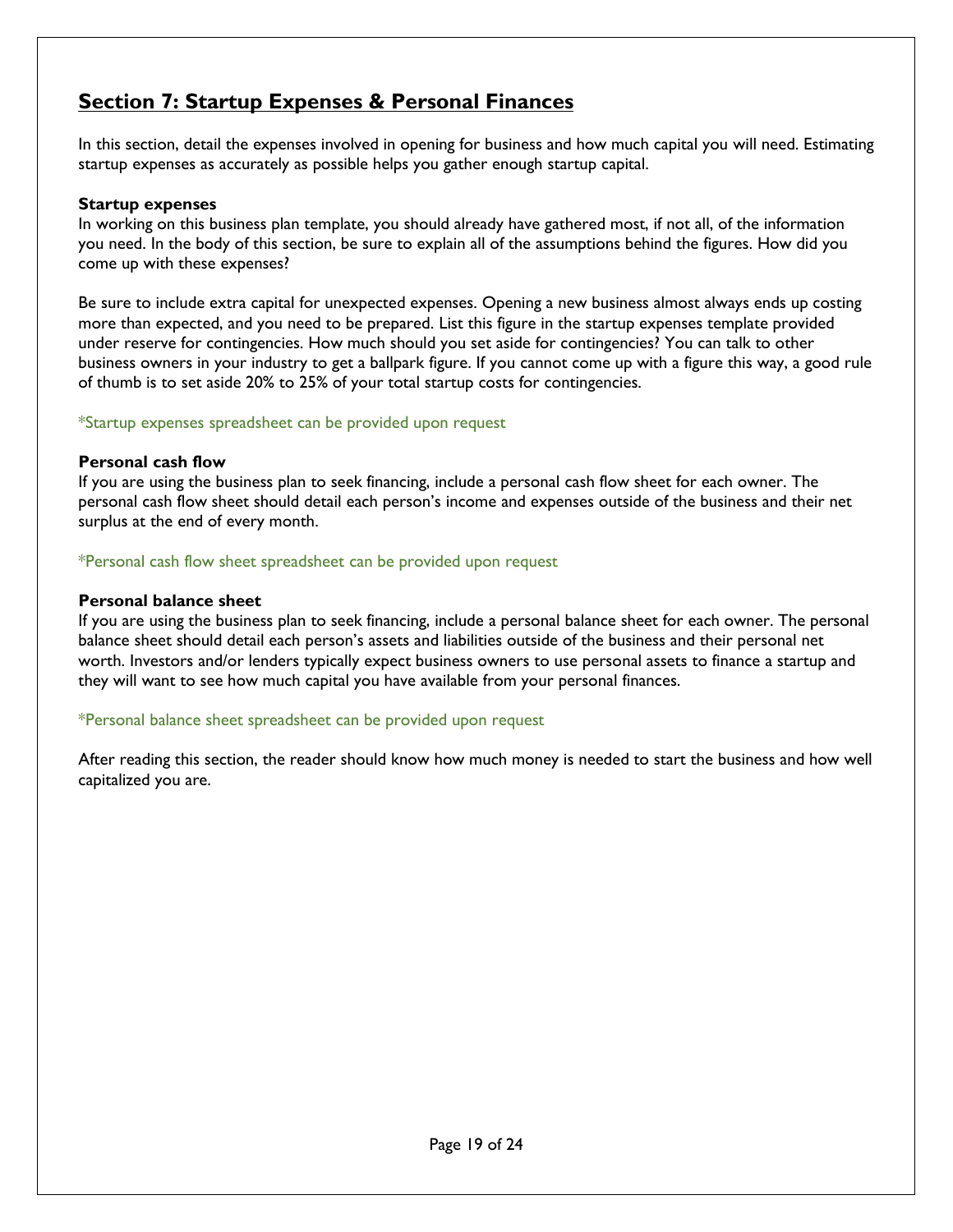## <span id="page-19-0"></span>**Section 8: Financing & Owner Equity Position**

If you are using the business plan to seek financing from lenders or investors, provide a breakdown of how you will use the capital and what results you expect. Ex) you might plan to buy new equipment and expect that to double your production capacity. If so, make sure to include a list of what all you plan to purchase in the "Appendices" with quotes to determine pricing.

#### <span id="page-19-1"></span>**Financing requested or planning to request**

| Amount | Loan source | Phone $#$ | Email | Purpose of funds |
|--------|-------------|-----------|-------|------------------|
|        |             |           |       |                  |
|        |             |           |       |                  |
|        |             |           |       |                  |
|        |             |           |       |                  |
|        |             |           |       |                  |

#### <span id="page-19-2"></span>**Confirmed or approved sources of financing**

| Amount | Loan source | Phone $#$ | Email | Purpose of funds |
|--------|-------------|-----------|-------|------------------|
|        |             |           |       |                  |
|        |             |           |       |                  |
|        |             |           |       |                  |
|        |             |           |       |                  |
|        |             |           |       |                  |

#### <span id="page-19-3"></span> **Owner investment and equity contribution to the business**

| Amount From where | Purpose of funds |
|-------------------|------------------|
|                   |                  |
|                   |                  |
|                   |                  |
|                   |                  |
|                   |                  |

After reviewing this section, the reader should understand what you need for financing, why, understand who all the partners are contributing to the project, and your contribution.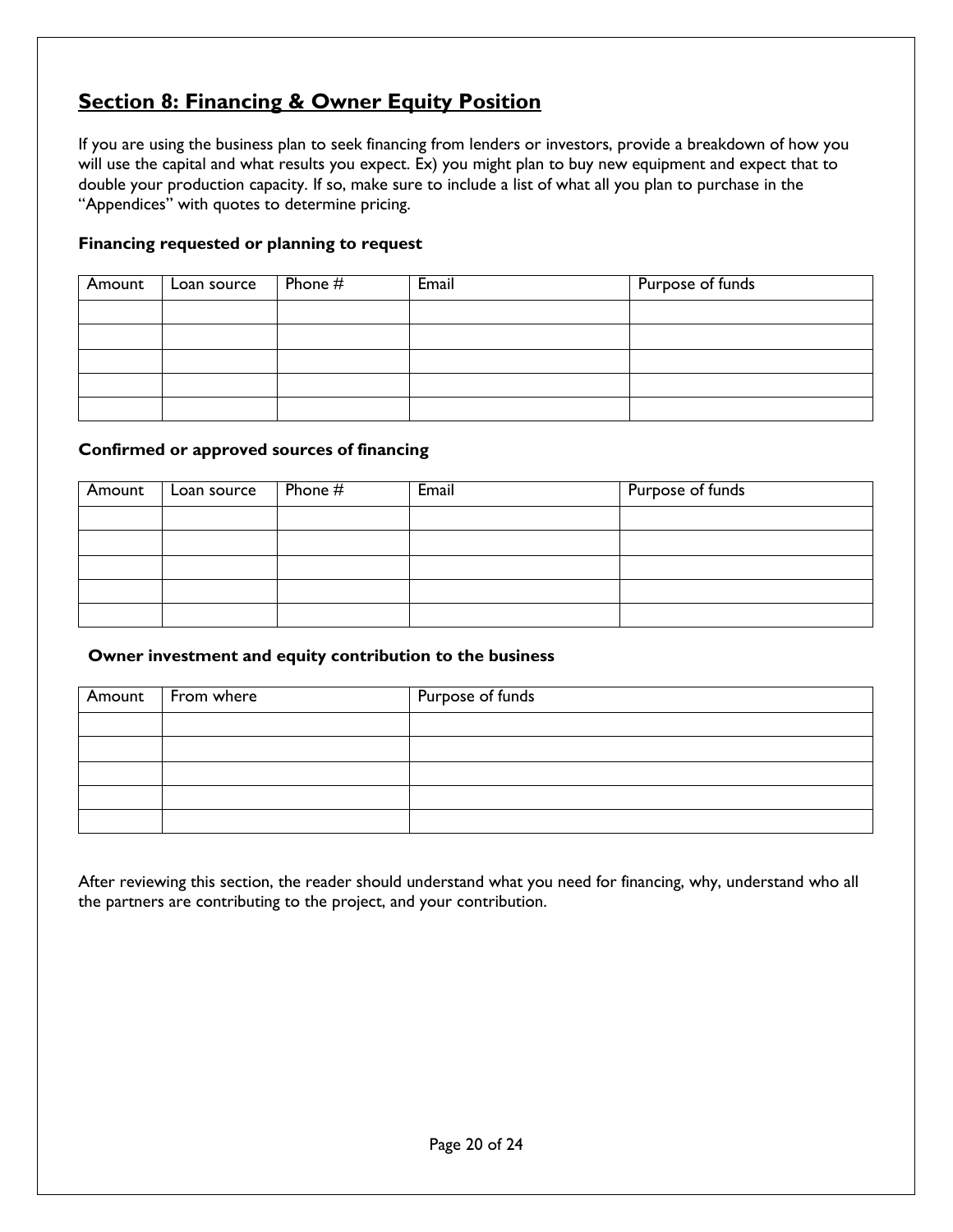## <span id="page-20-0"></span>**Section 9: Financial Statements**

Your financial plan is the most important element of your business plan. Lenders and investors will review it in detail. Developing your financial plan helps you set financial goals for your startup and assess its financing needs. Include the following: \* Spreadsheets for all financial statements below can be provided upon request

#### <span id="page-20-1"></span>**12 month profit & loss projection or income statement**

This projection is the centerpiece of your business plan. Be sure to explain the assumptions behind the numbers. Keep detailed notes about how you came up with these figures; you may need this information to answer questions from potential financing sources.

#### <span id="page-20-2"></span>**Optional: 3-year profit & loss projection**

A three-year profit and loss projection is not essential to a business plan. However, you may want to create one if you expect your business's financials to change substantially after the first year, or if investors or lenders require it.

#### <span id="page-20-3"></span>**Cash flow projection**

The cash flow projection tracks how much cash your business has on hand at any given time. Once your business is up and running, you will want to keep close tabs on your cash flow statement. For now, however, you are creating a cash flow projection. Think of the cash flow projection as a forecast for your business chequing account. It details when you need to spend money on items such as inventory, rent and payroll, and when you expect to receive payments from customers and clients.

#### <span id="page-20-4"></span>**Optional: 3-year cash flow statement**

Depending on your needs and the purpose of your business plan, you may also want to include a 3-year cash flow statement. You could complete the cash flow projection for 3 years to provide this information.

#### <span id="page-20-5"></span>**Projected balance sheet**

A balance sheet subtracts the company's liabilities from its assets to arrive at the owner's equity. Create a projected balance sheet showing the estimated financial condition of your business at the end of its first year. The major difference between the two is that the projected balance sheet includes any owner's equity resulting from the business's first year in operation. Lenders and investors may want to see this projection.

#### <span id="page-20-6"></span>**Break-even analysis**

The break-even analysis projects the sales volume you need in order to cover your costs. In other words, when will the business break even? Using your profit and loss projections, enter your expected fixed and variable costs. Adjust the categories to reflect your own business.

You can even create a couple of different break-even analyses for different scenarios. Ex) your payroll costs will vary depending on whether you hire full-time employees or use independent contractors. Creating different break-even analyses can help you determine the best option.

#### <span id="page-20-7"></span>**Resources**

Resources available to help with financial projections include: <http://www.ic.gc.ca/eic/site/pp-pp.nsf/eng/home> <http://www.statcan.gc.ca/eng/start> <https://canadabusiness.ca/>

After reviewing this section, the reader will understand current finances and future projections on the businesses profitability and ability to service debts.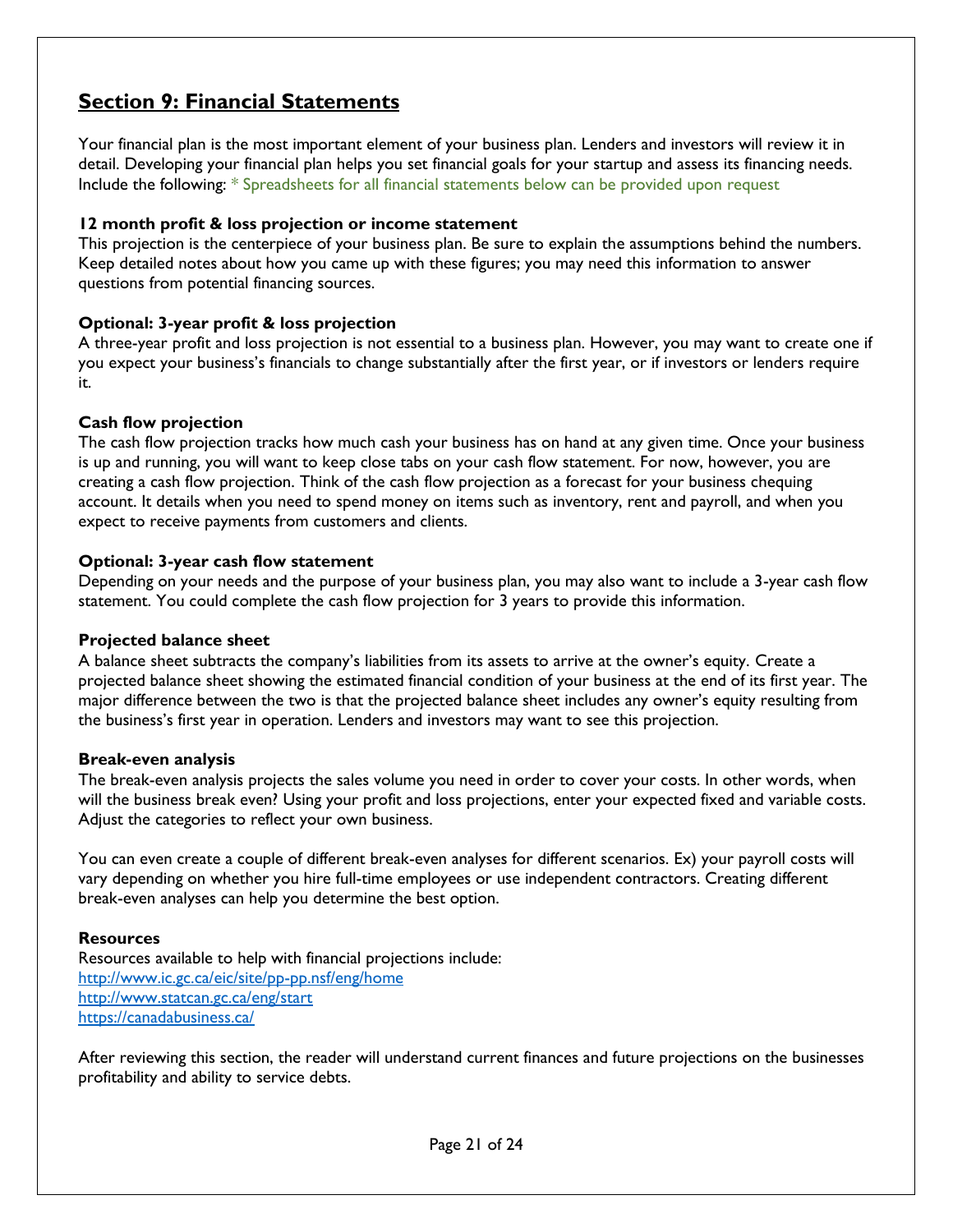## <span id="page-21-0"></span>**Section 10: Insurance Considerations**

Provide a brief summary of the insurance you plan to have or currently have in place. If you wish, you can provide insurance quotes in "Appendices". Below is a list of insurance considerations:

#### <span id="page-21-1"></span>**Insurance for owners, partners, and key employees**

Life and disability insurance can protect a small business from the loss or illness of a partner or key employee. This kind of coverage may be especially important to protect dependents of a sole proprietor, whose estate would have to cover any business debts.

#### <span id="page-21-2"></span>**Insurance for property, assets, and inventory**

This could include property insurance, contents insurance on rental space, inventory protection, and car insurance. If you have to shut down due to a fire or emergency, business interruption insurance can cover loss of earnings until you are back up and running.

#### <span id="page-21-3"></span>**Liability insurance**

This kind of coverage protects against mistakes that could harm or injure customers, employees, or others connected to your business. This can include professional liability insurance or protection against errors, omissions or negligence.

#### <span id="page-21-4"></span>**Accounts receivable or credit insurance**

This protects against risk of non-payment of goods.

#### <span id="page-21-5"></span>**Employee health insurance benefits**

Group plans are available to provide supplemental health and dental insurance coverage for employees, while you may have to contribute to a workplace health and safety program.

\*Consult with an insurance professional or contact your industry association for guidance on best practices for your type of business.

After reading this section, the reader will understand what you have available for insurance, what you plan to provide or acquire for insurance, and approximate costs involved.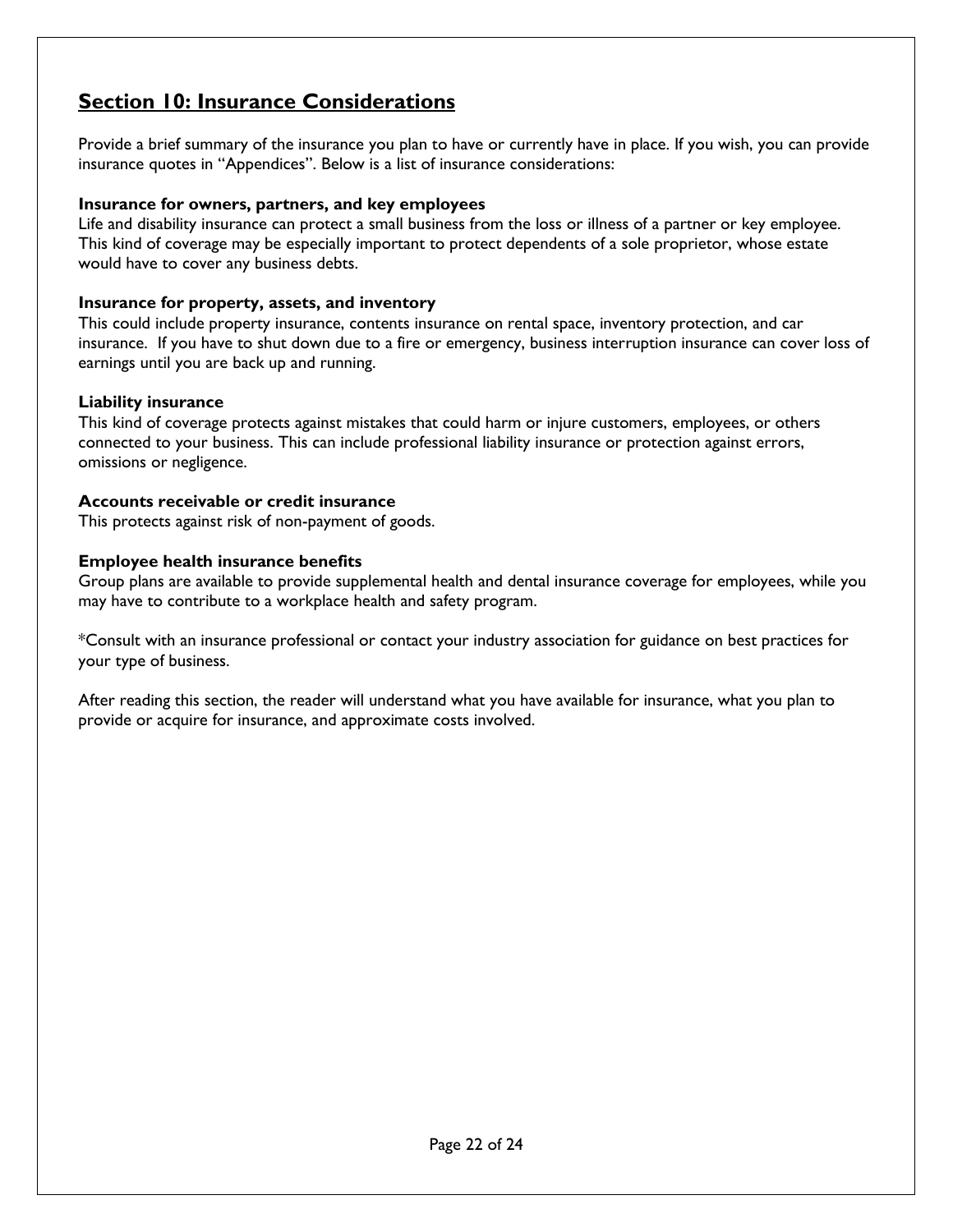## <span id="page-22-0"></span>**Section 11: Timeline of Activities & Events**

Example below, expected timeline of completion dates regarding your business startup:

| Event/Task                               | <b>Expected Completion</b><br>Date | <b>Parties Involved</b> | <b>Status</b> |
|------------------------------------------|------------------------------------|-------------------------|---------------|
|                                          |                                    |                         |               |
| Find location to operate<br>the business |                                    |                         |               |
| Complete business plan                   |                                    |                         |               |
|                                          |                                    |                         |               |
| Request financing                        |                                    |                         |               |
| Have financing in place                  |                                    |                         |               |
| by                                       |                                    |                         |               |
| Request business name                    |                                    |                         |               |
| reservation                              |                                    |                         |               |
| Register business name                   |                                    |                         |               |
| and receive business                     |                                    |                         |               |
| number                                   |                                    |                         |               |
| <b>Workers Compensation</b>              |                                    |                         |               |
| Board number                             |                                    |                         |               |
| Open business bank                       |                                    |                         |               |
| account                                  |                                    |                         |               |
| Complete any                             |                                    |                         |               |
| renovations                              |                                    |                         |               |
| Obtain and install                       |                                    |                         |               |
| equipment<br>Website, social media,      |                                    |                         |               |
| marketing materials                      |                                    |                         |               |
| ready to go                              |                                    |                         |               |
|                                          |                                    |                         |               |
| Open accounts for                        |                                    |                         |               |
| <b>GST/PST</b> with business             |                                    |                         |               |
| number if required                       |                                    |                         |               |
| <b>Obtain business</b>                   |                                    |                         |               |
| licenses/permits from                    |                                    |                         |               |
| local municipalities                     |                                    |                         |               |
| Make sure insurance is                   |                                    |                         |               |
| in place                                 |                                    |                         |               |
| Inventory/services                       |                                    |                         |               |
| purchased and ready to                   |                                    |                         |               |
| go                                       |                                    |                         |               |
| Hiring of personnel                      |                                    |                         |               |
| Complete any required                    |                                    |                         |               |
| training/staff training                  |                                    |                         |               |
| Organize grand opening                   |                                    |                         |               |
| Grand opening date                       |                                    |                         |               |
| Other                                    |                                    |                         |               |
| Other                                    |                                    |                         |               |